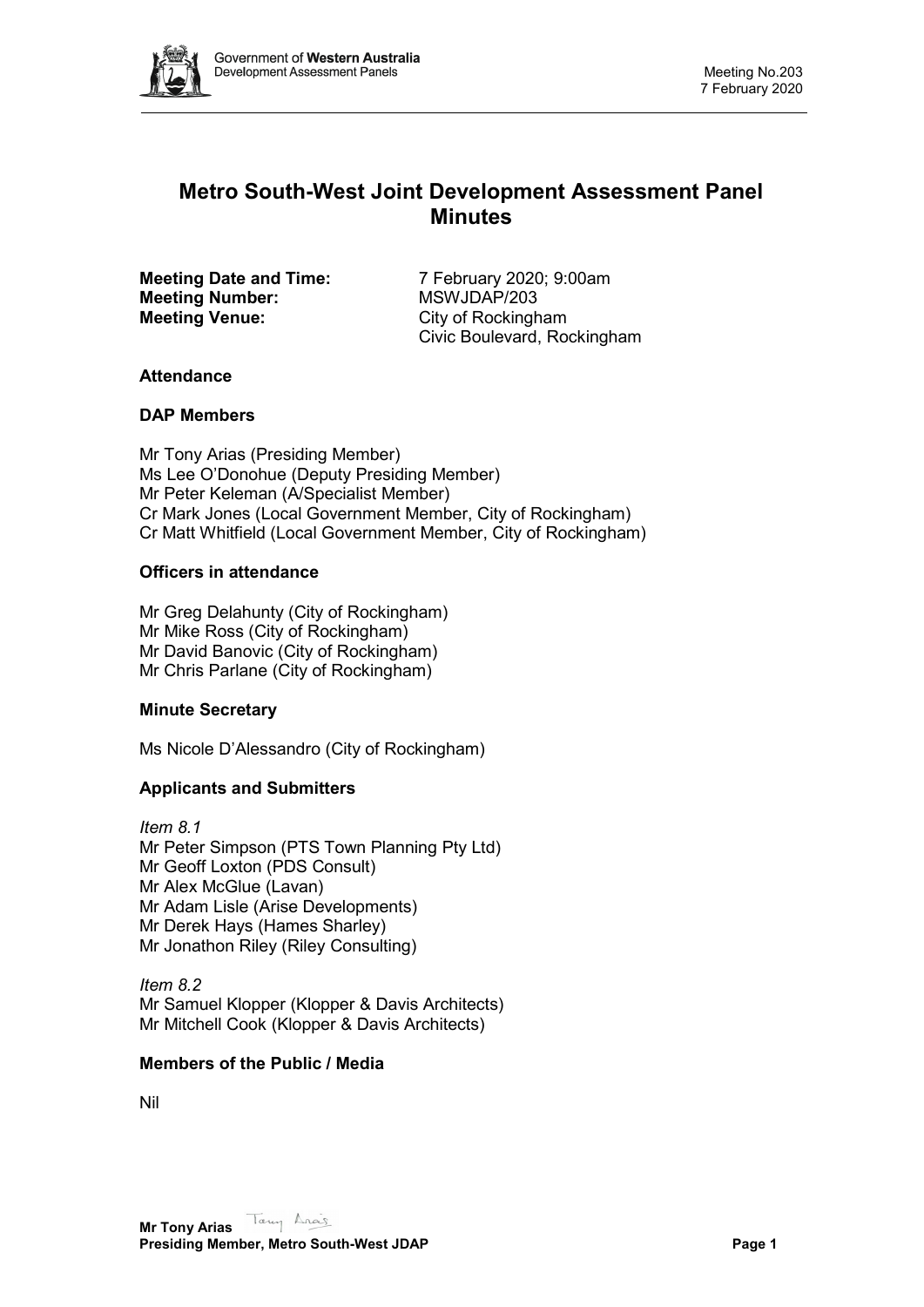

# **1. Declaration of Opening**

The Presiding Member declared the meeting open at 9:03am on 7 February 2020 and acknowledged the traditional owners and paid respect to Elders past and present of the land on which the meeting was being held.

The Presiding Member advised that the meeting is being audio recorded in accordance with Section 5.16 of the DAP Standing Orders 2017 which states *'A person must not use any electronic, visual or audio recording device or instrument to record the proceedings of the DAP meeting unless the Presiding Member has given permission to do so.'* The Presiding Member granted permission for the minute taker to record proceedings for the purpose of the minutes only.

# **2. Apologies**

Cr Deb Hamblin (Local Government Member, City of Rockingham)

### **3. Members on Leave of Absence**

Nil

### **4. Noting of Minutes**

DAP members noted that signed minutes of previous meetings are available on the [DAP website.](https://www.dplh.wa.gov.au/about/development-assessment-panels/daps-agendas-and-minutes)

### **5. Declaration of Due Consideration**

All members declared that they had duly considered the documents.

### **6. Disclosure of Interests**

In accordance with section 2.4.9 of the DAP Code of Conduct 2017, DAP Member, Cr Matt Whitfield and Cr Mark Jones, declared that he participated in a prior Council meeting in relation to the applications at item 8.1 and 8.2. However, under section 2.1.2 of the DAP Code of Conduct 2017, Cr Whitfield and Cr Jones acknowledged that they are not bound by any previous decision or resolution of the local government and undertakes to exercise independent judgment in relation to any DAP application before them, which will be considered on its planning merits.

In accordance with section 6.2 and 6.3 of the DAP Standing Orders 2017, the Presiding Member determined that the members listed above, who have disclosed an impartiality interest, are permitted to participate in the discussion and voting on the items.

### **7. Deputations and Presentations**

**7.1** Mr Alex McGlue (Lavan) addressed the DAP in support of the application at Item 8.1and responded to questions from the panel.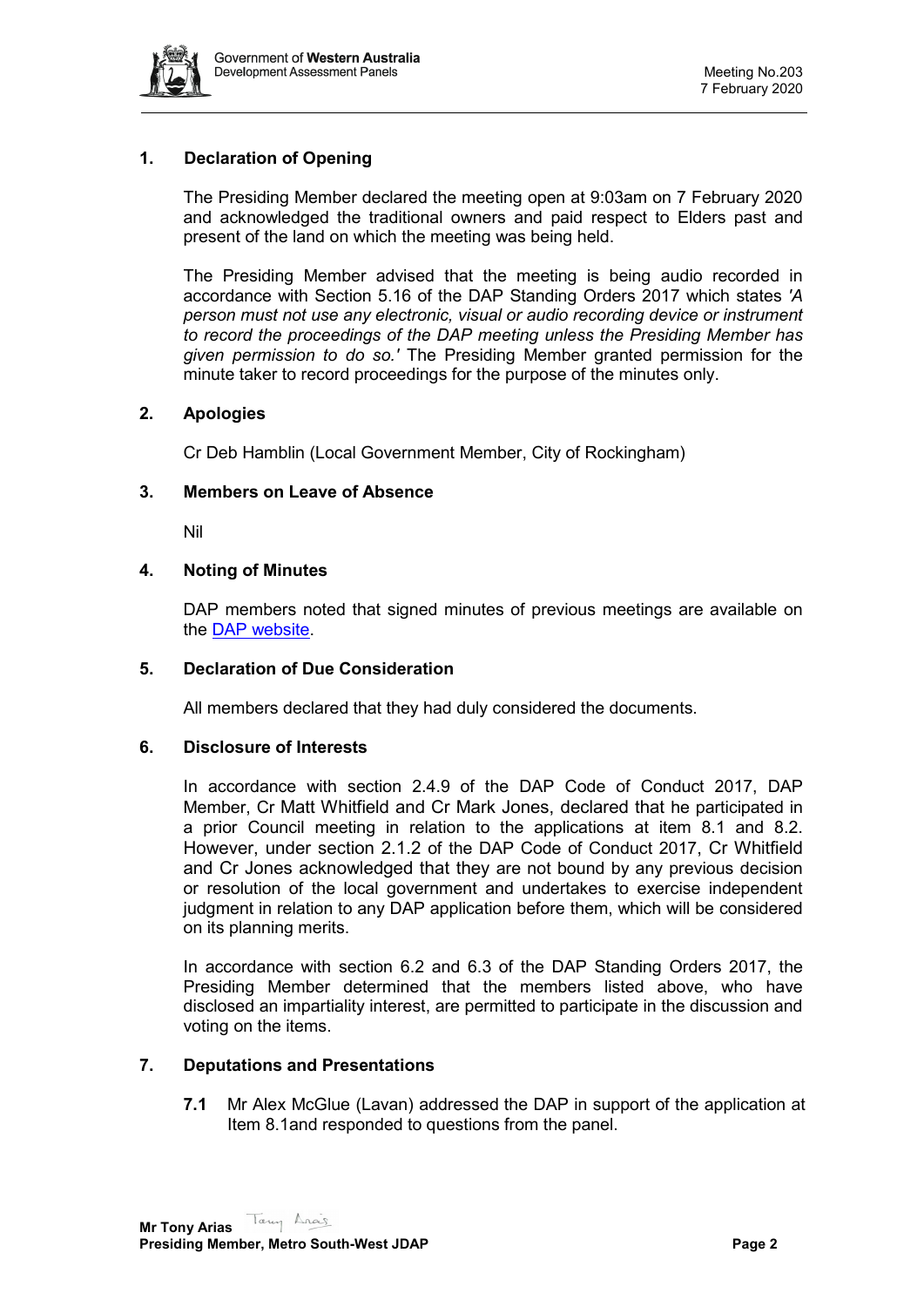

- **7.2** Mr Derek Hays (Hames Sharley) addressed the DAP in support of the application at Item 8.1 and responded to questions from the panel.
- **7.3** Mr Peter Simpson (PTS Town Planning Pty Ltd) addressed the DAP in support of the application at Item 8.1 and responded to questions from the panel.

## *The presentations at Item 7.1 – 7.3 were heard prior to the application at Item 8.1*

**7.4** Mr Samuel Klopper (Klopper & Davis Architects) addressed the DAP in support of the application at Item 8.2 and responded to questions from the panel.

### *The presentation at Item 7.4 was heard prior to the application at Item 8.2.*

# **8. Form 1 – Responsible Authority Reports – DAP Applications**

|                          | Lot 301 (2-6) Council Avenue, Rockingham     |  |  |
|--------------------------|----------------------------------------------|--|--|
| Development Description: | Proposed Offices, Health Studio, Restaurant, |  |  |
|                          | <b>Showrooms and Service Station</b>         |  |  |
| Applicant:               | PTS Town Planning Pty Ltd                    |  |  |
| Owner:                   | Arise Rockingham Pty Ltd                     |  |  |
| Responsible Authority:   | City of Rockingham                           |  |  |
| DAP File No:             | DAP/19/01694                                 |  |  |
|                          | <b>Property Location:</b>                    |  |  |

# **REPORT RECOMMENDATION**

### **Moved by:** Cr Mark Jones **Seconded by:** Ms Lee O'Donohue

The that Metro South-West Joint Development Assessment Panel resolves to:

**Approve** DAP Application reference DAP/19/01694 and accompanying plans:

- Cover Page, Revision A, Dated 04 November 2019;
- Perspectives, Revision A, Parts 1-3, Dated 04 November 2019;
- Site Survey, Revision A, Dated 04 November 2019;
- Ground Floor Plan, Revision A, Dated 04 November 2019;
- Level 1 Plan, Revision A, Dated 04 November 2019;
- Level 2 Plan, Revision A, Dated 04 November 2019;
- Roof Plan, Revision A, Dated 04 November 2019;
- Site Access and Activation, Revision A, Dated 04 November 2019;
- Elevation, Revision A, Parts 1-2, Dated 04 November 2019;
- Sections, Revision A, Dated 04 November 2019;
- Materials, Revision A, Parts 1-2, Dated 04 November 2019;
- Signage Location Plan, Revision A, Dated 04 November 2019;
- Signage Elevations, Revision A, Parts 1-2, Dated 04 November 2019; and
- Signage Schedule, Revision A, Dated 04 November 2019;

In accordance with the Metropolitan Region Scheme and Clause 68 of the *Planning and Development (Local Planning Schemes) Regulations 2015* and the provisions of 68(2)(b) of the deemed provisions of the City of Rockingham Town Planning Scheme No.2, subject to the following conditions: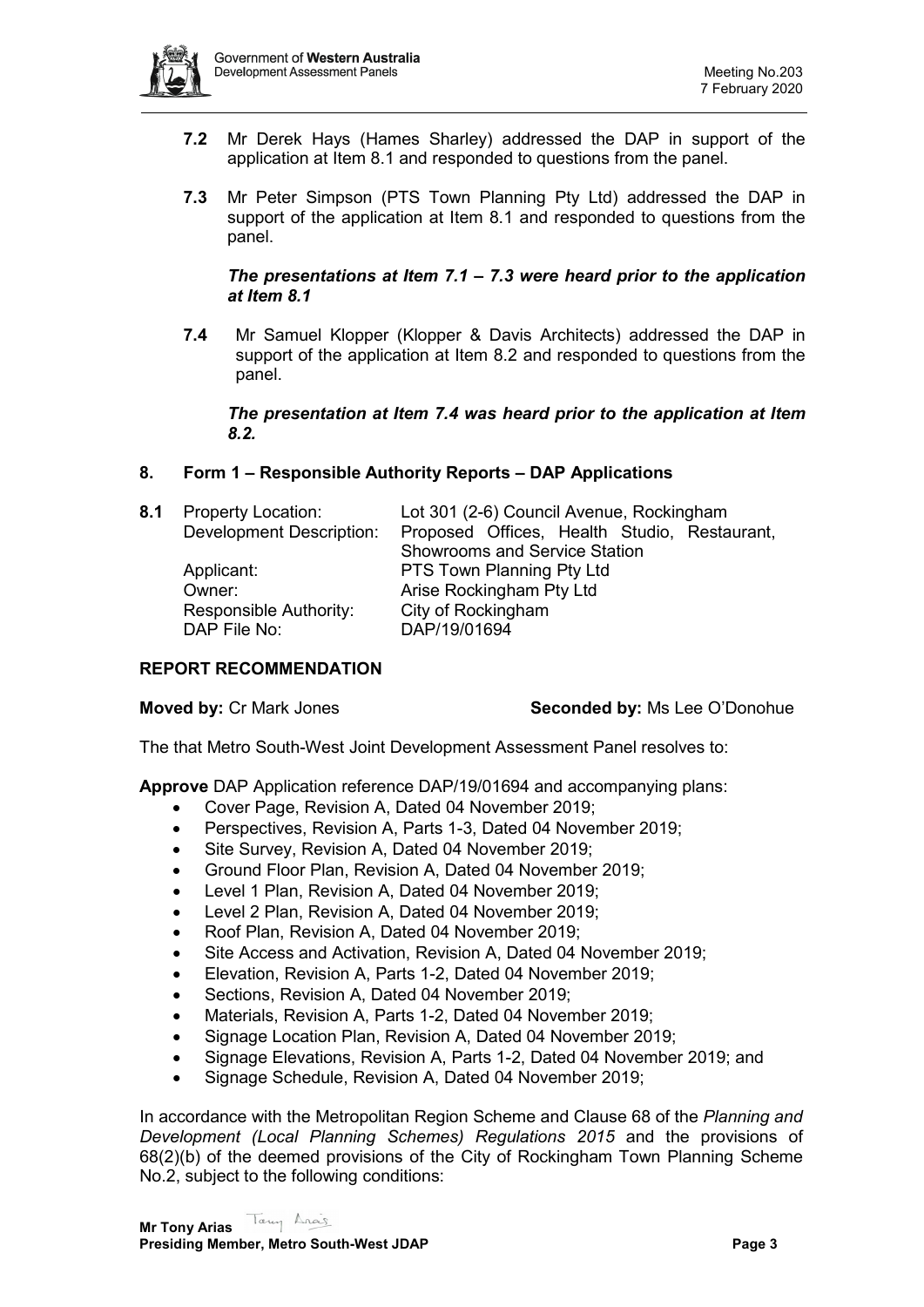

# **Conditions**

- 1. This decision constitutes development approval only and is valid for a period of 2 years from the date of approval. If the subject development is not substantially commenced within the 2 year period, the approval shall lapse and be of no further effect.
- 2. Prior to applying for a Building Permit, the Council Avenue and Read Street building frontages of the development must be redesigned as per the requirements of Planning *Policy 3.3.12 Development Policy Plan - Southern Gateway and Rockingham Station Sectors* in order to improve visual interest, activation, legibility and accessibility to the development, to the satisfaction of the City of Rockingham and include the following changes:
	- Increase the awning depth to provide for practical cover along Read street frontage of development;
	- Incorporate entry points from Read Street to Tenancies 2, 3 and 4;
	- Provide 60% clear glazing of the ground floor of the Read Street frontage;
	- Incorporate architectural treatments to the Council Avenue crossover area to give a built form response to narrowing the break in the contiguous frontage.
- 3. Prior to applying for a Building Permit, the applicant must demonstrate to the satisfaction of the City of Rockingham that ground floor glazing fronting Council Avenue and Read Street has a minimum visible light transmission rate of at least 79% and a maximum visible reflectivity rate of 9% in order ensure that a commercial, interactive frontage is available to the development from all streets

The glazing must thereafter be installed and maintained to the satisfaction of the City of Rockingham for the duration of the development.

4. In accordance with the requirements of Planning Policy 3.3.12 Development Policy Plan – Southern Gateway and Rockingham Station Sectors entries and window frontages facing the street of ground floor tenancies must not be covered, closed or screened off (including by means of dark tinting, shutters, curtains, blinds, roller doors or similar), to ensure that a commercial, interactive frontage is available to the development from Council Avenue and Read Street, for the duration of the development.

All doors facing the Council Avenue and Read Street frontage of the building must be kept unlocked during all hours when the subject premises is trading.

5. Prior to the issue of a Building Permit, exhaust facilities associated with the proposed restaurant must be designed in accordance with Australian Standard AS 1668.2-2002, The use of ventilation and air conditioning in buildings, Part 2: Ventilation design for indoor air containment control (excluding requirements for the health aspects to tobacco smoke exposure) and be fitted with filtration and odour suppression devices to the satisfaction of the City of Rockingham.

The exhaust facilities must be installed prior to the occupation of the development and must be thereafter maintained to the satisfaction of the City of Rockingham for the duration of the development.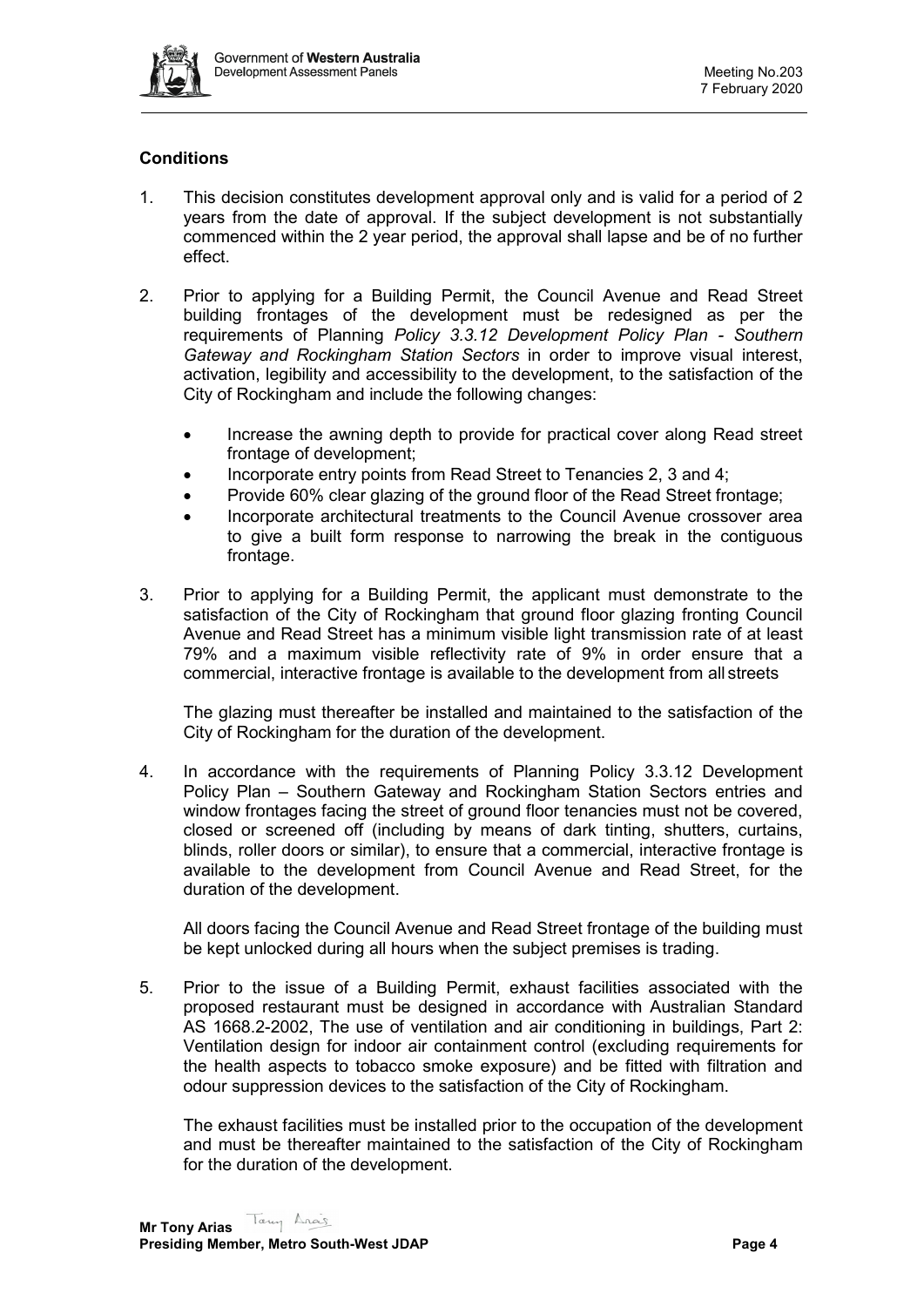

- 6. Prior to applying for a Building Permit, a Landscaping Plan to the satisfaction of the City of Rockingham must be prepared and must include the following detail:
	- (i) the location, number and type of existing and proposed trees and shrubs, including calculations for the landscaping area;
	- (ii) any lawns to be established and areas to be mulched;
	- (iii) provision of additional trees along the southern boundary of the development;
	- (iv) inclusion of large specimen street trees along the Council Avenue, Read Street and Sepia Court verges that will provide for shading of the public realm;
	- (v) alternative solutions to reduce the amount of planting on Council Avenue and Read Street verges;
	- (vi) any natural landscape areas to be retained;
	- (vii) those areas to be reticulated or irrigated; and
	- (viii) proposed upgrading to landscaping, paving and reticulation of the street setback area and all verge areas.

The landscaping, paving and reticulation must be completed prior to the occupation of the development, and must be maintained at all times to the satisfaction of the City of Rockingham for the duration of the development.

- 7. Prior to applying for a Building Permit, all service areas and service related hardware, including antennae, satellite dishes and air-conditioning units, must be designed to be located away from public view and/or screened, and this design must be provided to, and approved by, the City of Rockingham.
- 8. Prior to applying for a Building Permit, the proposed Council Avenue crossover and associated access-driveway shall be reduced in width from 6.3m to 6m in order to retain the existing Public Transport Authority of Western Australia bus stop.
- 9. The existing Public Transport Authority of Western Australia bus stop on Council Avenue must not be removed or relocated.
- 10. The proposed 'Service Station' directional sign within the Sepia Court road reserve is to be removed or relocated into the subject site.
- 11. Stormwater from all roofed and paved areas shall be collected and contained on site. Stormwater must not affect or be allowed to flow onto or into any other property or road reserve.

All stormwater generated by the development must be managed in accordance with Planning Policy 3.4.3 - Urban Water Management to the satisfaction of the City of Rockingham.

The approved plans must be implemented and all works must be maintained for the duration of the development.

12. Earthworks over the site associated with the development must be stabilised to prevent sand or dust blowing off the site, and appropriate measures must be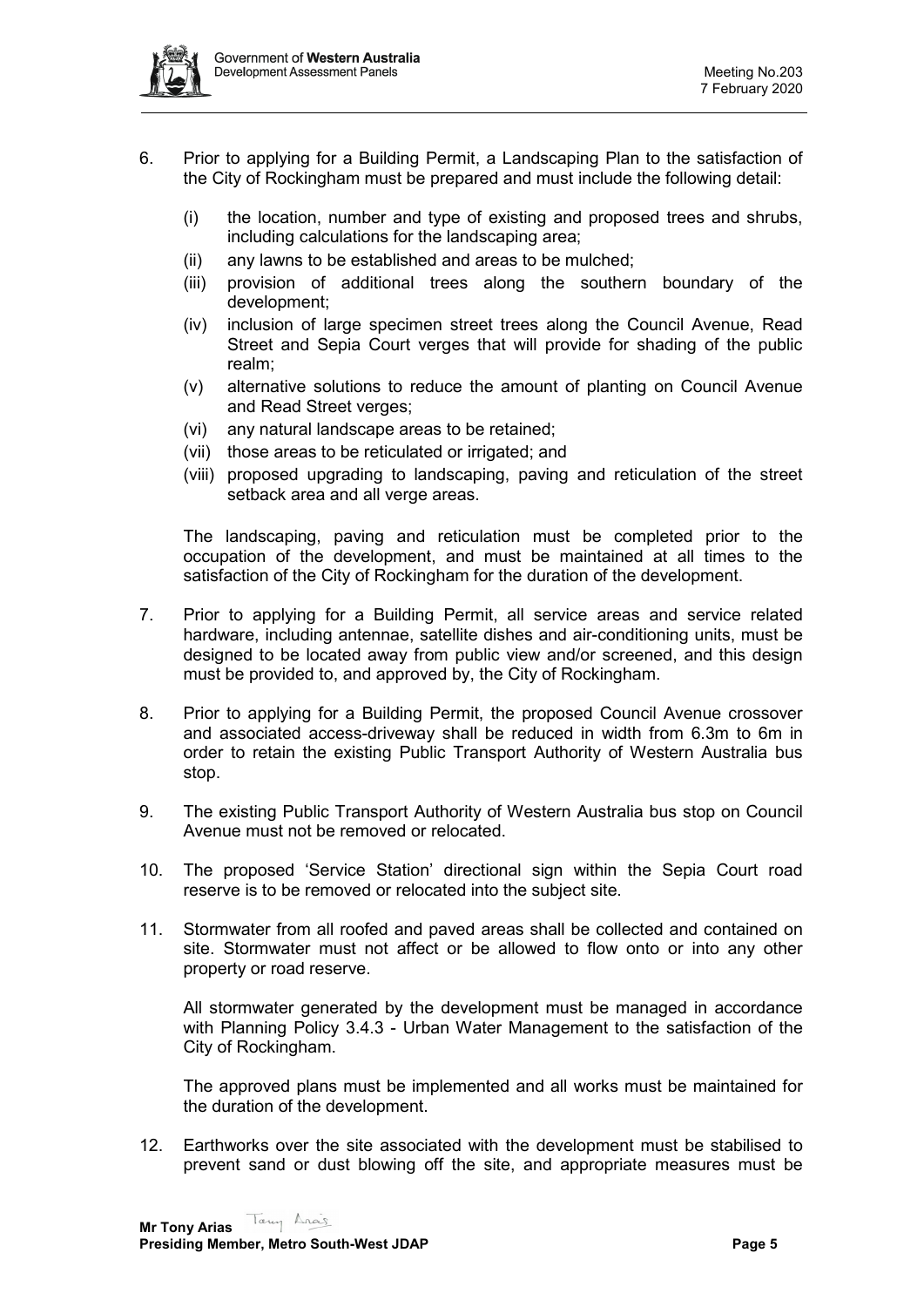

implemented within the time and in the manner directed by the City of Rockingham in the event that sand or dust is blown from the site.

- 13. The carpark must:
	- (i) provide a minimum of 117 car parking spaces;
	- (ii) be designed constructed, sealed, kerbed, drained and marked in accordance with User Class 3 in accordance with Australian/New Zealand Standard AS/NZS 2890.1:2004, *Parking facilities, Part 1: Off- street car parking* unless otherwise specified by this approval, prior to applying for a Building Permit;
	- (iii) provide 1 car parking space dedicated to people with disabilities, which are designed, constructed, sealed, kerbed, drained and marked in accordance with Australian/New Zealand Standard AS/NZS 2890.6:2009, Parking facilities, Part 6: Off-street parking for people with disabilities and which are linked to the main entrance of the development by a continuous accessible path of travel designed and constructed in accordance with Australian Standard AS 1428.1—2009, Design for access and mobility, Part 1: General Requirements for access—New building work;
	- (iv) be constructed, sealed, kerbed, drained and marked prior to the being occupied and maintained thereafter; and
	- (v) comply with the above requirements for the duration of the development.
- 14. Prior to the occupation of the development, any damage to existing City infrastructure within the road reservation including kerb, road pavement, turf, irrigation, bollards and footpaths is to be repaired to the satisfaction of the City of Rockingham at the cost of the applicant.
- 15. All illumination must be confined to the land in accordance with the requirements of Australian Standard AS/NZS 4282:2010 - *Control of the obtrusive effects of outdoor lighting* and Australian Standard AS/NZS 1158.3.1:2005 - *Lighting for Roads and Public Spaces*, at all times and, for the duration of development.
- 16. In accordance with City of Rockingham *Planning Policy 3.3.14 - Bicycle parking and* End *of Trip Facilities*, 13 short-term bicycle parking spaces and 10 long-term bicycle parking spaces must be provided for the development.

The bicycle parking spaces must be designed in accordance with AS2890.3— 1993, Parking facilities, Part 3: Bicycle parking facilities and must be approved by the City of Rockingham prior to applying for a Building Permit and constructed prior to occupancy of the development.

The bicycle parking spaces must be retained and maintained in good and safe condition for the duration of the development.

17. In accordance with City of Rockingham *Planning Policy 3.3.14 - Bicycle parking and* End *of Trip Facilities*, four (4) secure hot-water shower, change room and clothing lockers must be provided for the development which must be designed in accordance with that Policy and approved by the City of Rockingham prior to applying for a Building Permit and constructed prior to occupancy of the development.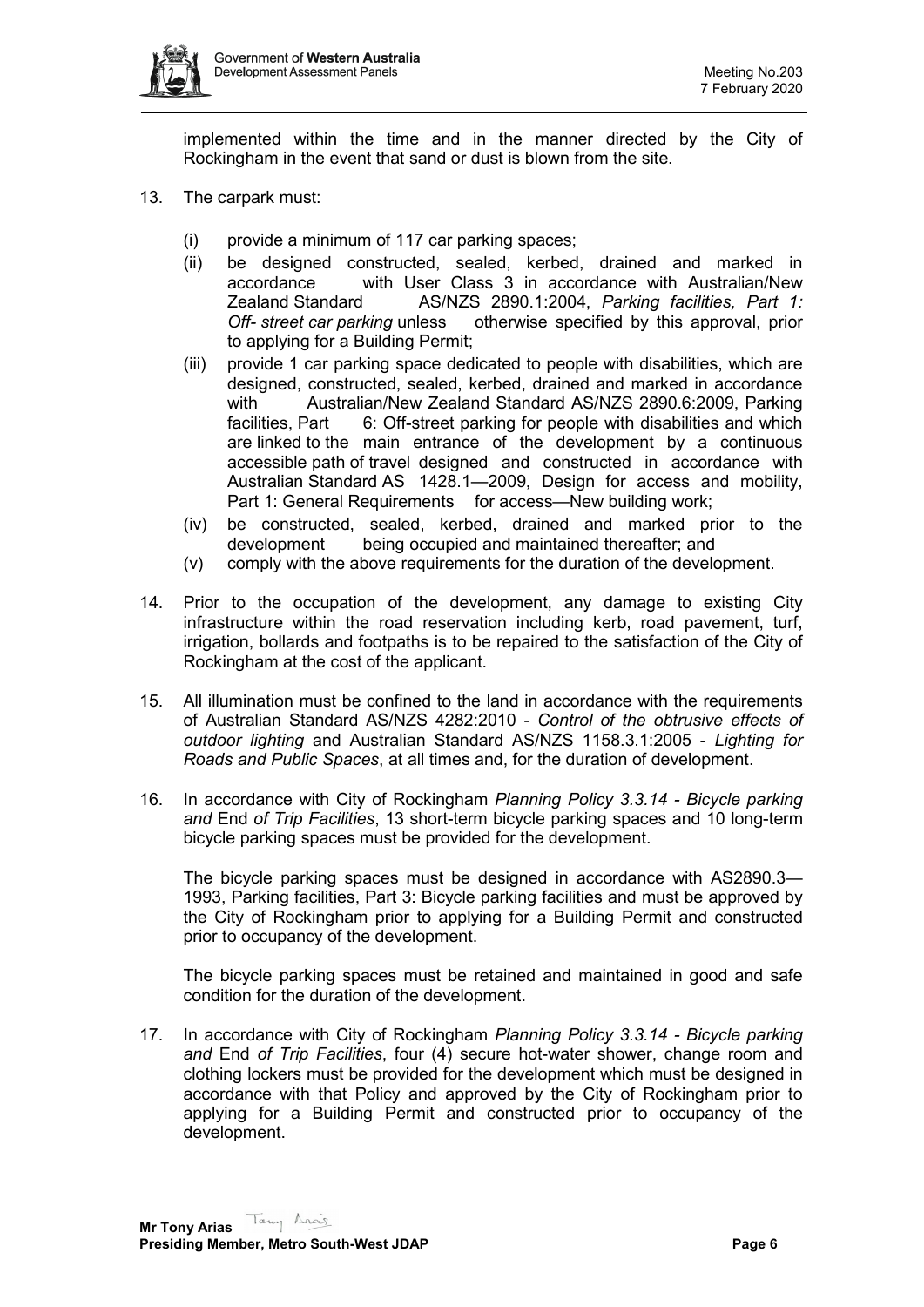

The showers, change rooms and lockers must be retained and maintained in good and safe condition for the duration of the development.

- 18. Prior to applying for a Building Permit, the Waste Management Plan shall be revised as follows:
	- Skip bins are serviced from a bin pad and stored within the complex, and
	- Use of 140L to 240L bins.

Collection and disposal of waste shall thereafter be managed in accordance with the Waste Management Plan submitted for the duration of the development.

- 19. The proposed bin storage areas must be screened from view of the street to the satisfaction of the City of Rockingham. The bin storage area must be constructed prior to the occupation of the development and must be retained and maintained in good condition for the duration of the development.
- 20. The requirements of the Resonate Noise Management Plan contained within the Environmental Noise Assessment Ref: P180602RP1 dated 28 August 2018, are to be implemented for the duration of the development, except where varied by conditions of this approval.
- 21. Access of delivery vehicles and the operation of forklifts is only permitted between the hours of 7:00am and 7:00pm from Monday to Saturday (inclusive) and between 9:00am and 7:00pm on Sunday and public holidays, for the duration of the development.
- 22. Materials, sea containers, goods or bins must not be stored within the car park at any time.
- 23. The development must be finished in accordance with the schedule provided, prior to occupation of the development.
- 24. The proposed Read Street Pylon Sign must be a multi tenancy sign serving the whole development.

### **Advice Notes**

- 1. The development must comply with the *Health (Public Building) Regulations 1992*; the applicant and owner should liaise with the City's Health Services in this regard.
- 2. The development must comply with the *Environmental Protection (Noise) Regulations 1997*; contact the City's Health Services for information on confirming requirements.
- 3. A Certified Building Permit must be obtained prior to construction and thereafter an Occupancy Permit must be obtained; the applicant and owner should liaise with the City's Building Services in this regard.
- 4. All works in the road reserve, including construction of a crossover or footpath, and any works to the road carriageway must be to the specifications of the City of Rockingham; the applicant should liaise with the City of Rockingham's Engineering Services in this regard.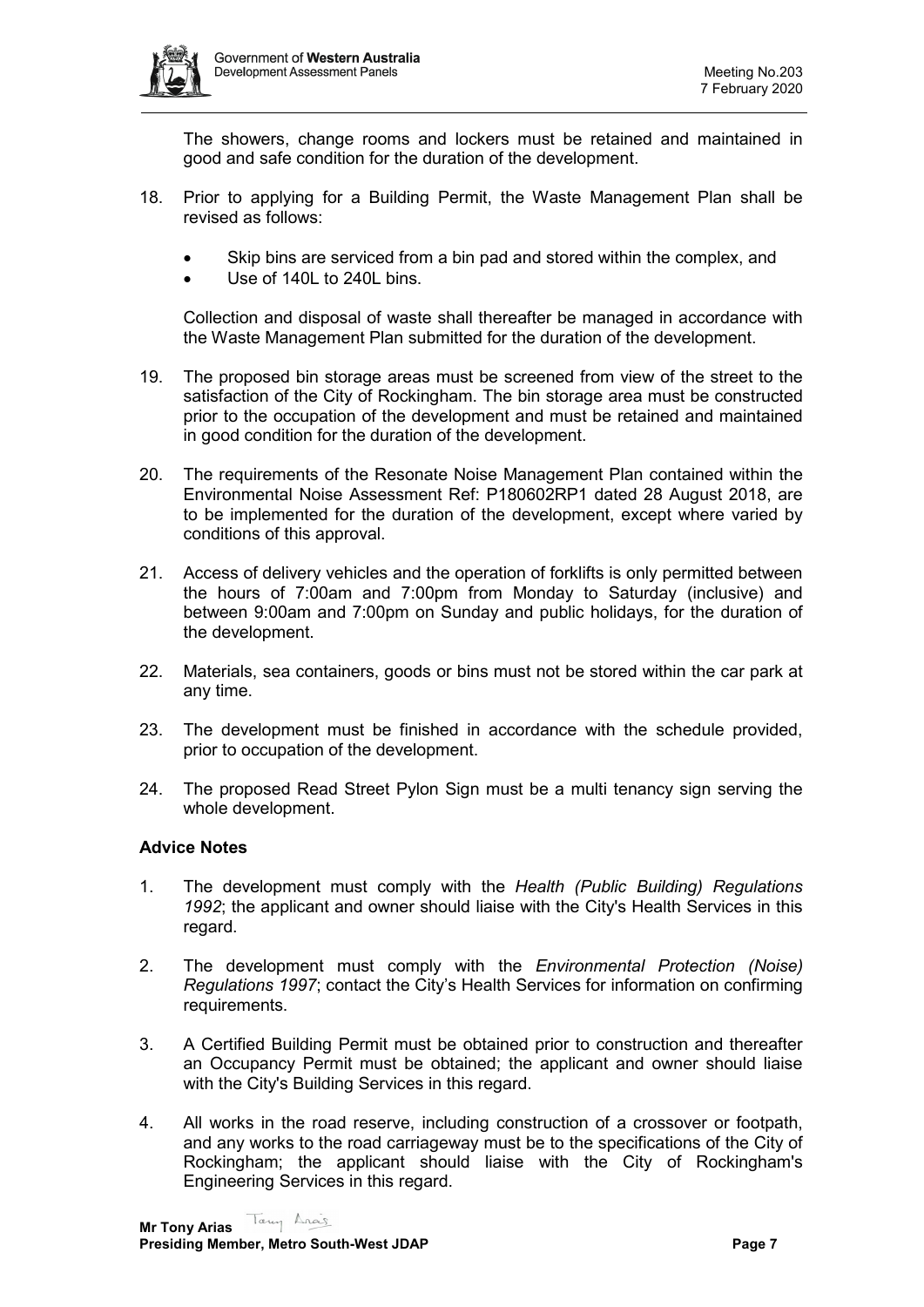

- 5. All playground installations must be installed and maintained in accordance with all relevant Australian Standards AS 4685:2014 1-6, 11 and all relevant amendments including additional criteria outlined in the following; AS 4685.0:2017 Playground equipment and surfacing Part 0: Development, installation, inspection, maintenance and operation; and AS/NZS 4422:1996 - Playground Surfacing - Specifications, Requirements & Test Methods; Suitable impact absorbing surfacing, termed soft-fall must be installed, wherever falls from fixed or portable playground equipment is possible.
- 6. Existing retained street trees adjacent to the development site must be protected throughout the course of the project in accordance with Australian Standard AS 4970-2009 protection of trees on Development Sites.
- 7. A Sign Permit must be obtained for any advertising associated with the development, including signage painted on the building; the applicant should liaise with the City's Building Services in this regard.

### **AMENDING MOTION 1**

### **Moved by:** Cr Mark Jones **Seconded by:** Nil

That condition 2 be deleted and the remaining conditions be renumbered accordingly.

### **The Amending Motion LAPSED for want of a seconder.**

### **AMENDING MOTION 2**

**Moved by:** Mr Peter Keleman **Seconded by:** Ms Lee O'Donohue

That condition 2 be amended to read as follows:

*Prior to applying for a Building Permit, the Council Avenue and Read Street building frontages of the development must be redesigned as per the requirements of Planning Policy 3.3.12 Development Policy Plan – Southern Gateway and Rockingham Station Sectors in order to improve visual interest, activation, legibility and accessibility to the development, to the satisfaction of the City of Rockingham and include the following changes:*

- *Increase the awning depth to provide for practical cover along Read street frontage of development;*
- *Incorporate entry points from Read Street to Tenancies 2, 3 and 4;*
- *Provide 650% clear glazing of the ground floor of the Read Street frontage;*
- *Incorporate architectural treatments to the Council Avenue crossover area to give a built form response to narrowing the break in the contiguous frontage.*

**The Amending Motion was put and CARRIED (3/2).**

For: Mr Peter Keleman Ms Lee O'Donohue Mr Tony Arias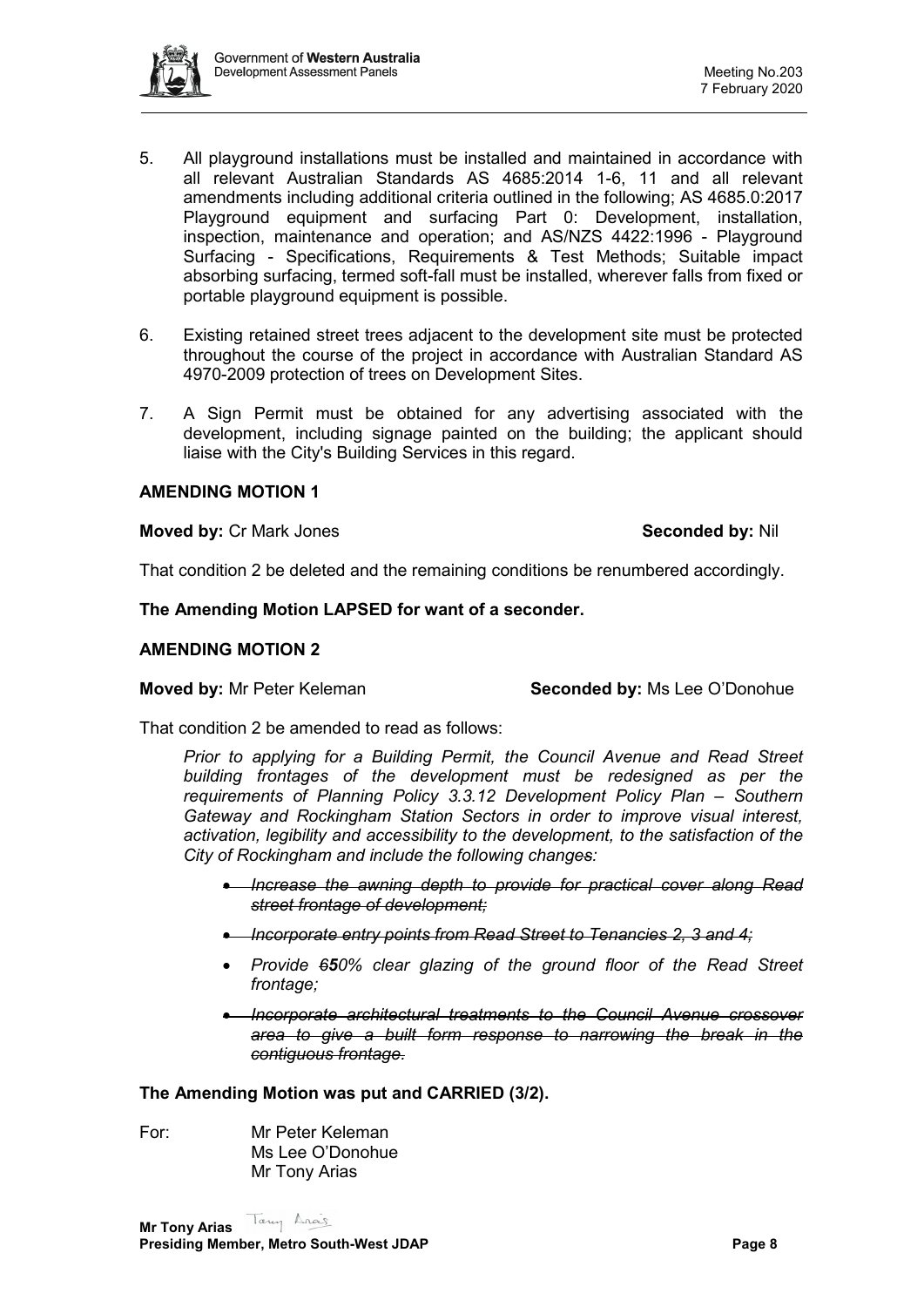

Against: Cr Mark Jones Cr Matt Whitfield

**REASON:** The existing awning configuration and design complied with the relevant Council Scheme and policy requirements.

Given the function of Read Street and nature of the proposed Showroom uses along Read Street the requirement for two pedestrian entry points to showrooms tenancies was not warranted.

There were sufficient architectural treatments and articulation proposed for the proposed buildings in the area of the Council Avenue crossover area.

### **AMENDING MOTION 3**

**Moved by:** Cr Matt Whitfield **Seconded by:** Mr Peter Keleman

That condition 6 be amended to remove point 4 to read as follows:

*Prior to applying for a Building Permit, a Landscaping Plan to the satisfaction of the City of Rockingham must be prepared and must include the following detail:*

- *(i) the location, number and type of existing and proposed trees and shrubs, including calculations for the landscaping area;*
- *(ii) any lawns to be established and areas to be mulched;*
- *(iii) provision of additional trees along the southern boundary of the development;*
- *(iv) inclusion of large specimen street trees along the Council Avenue, Read Street and Sepia Court verges that will provide for shading of the public realm;*
- *(v) alternative solutions to reduce the amount of planting on Council Avenue and Read Street verges;*
- *(vi) any natural landscape areas to be retained;*
- *(vii) those area to be reticulated or irrigated; and*
- *(viii) proposed upgrading to landscaping, paving and reticulation of the street setback area and all verge areas.*

*The landscaping, paving and reticulation must be completed prior to the occupation of the development, and must be maintained at all times.*

### **The Amending Motion was put and LOST (2/3).**

- For: Cr Matt Whitfield Mr Peter Keleman
- Against: Mr Tony Arias Ms Lee O'Donohue Cr Mark Jones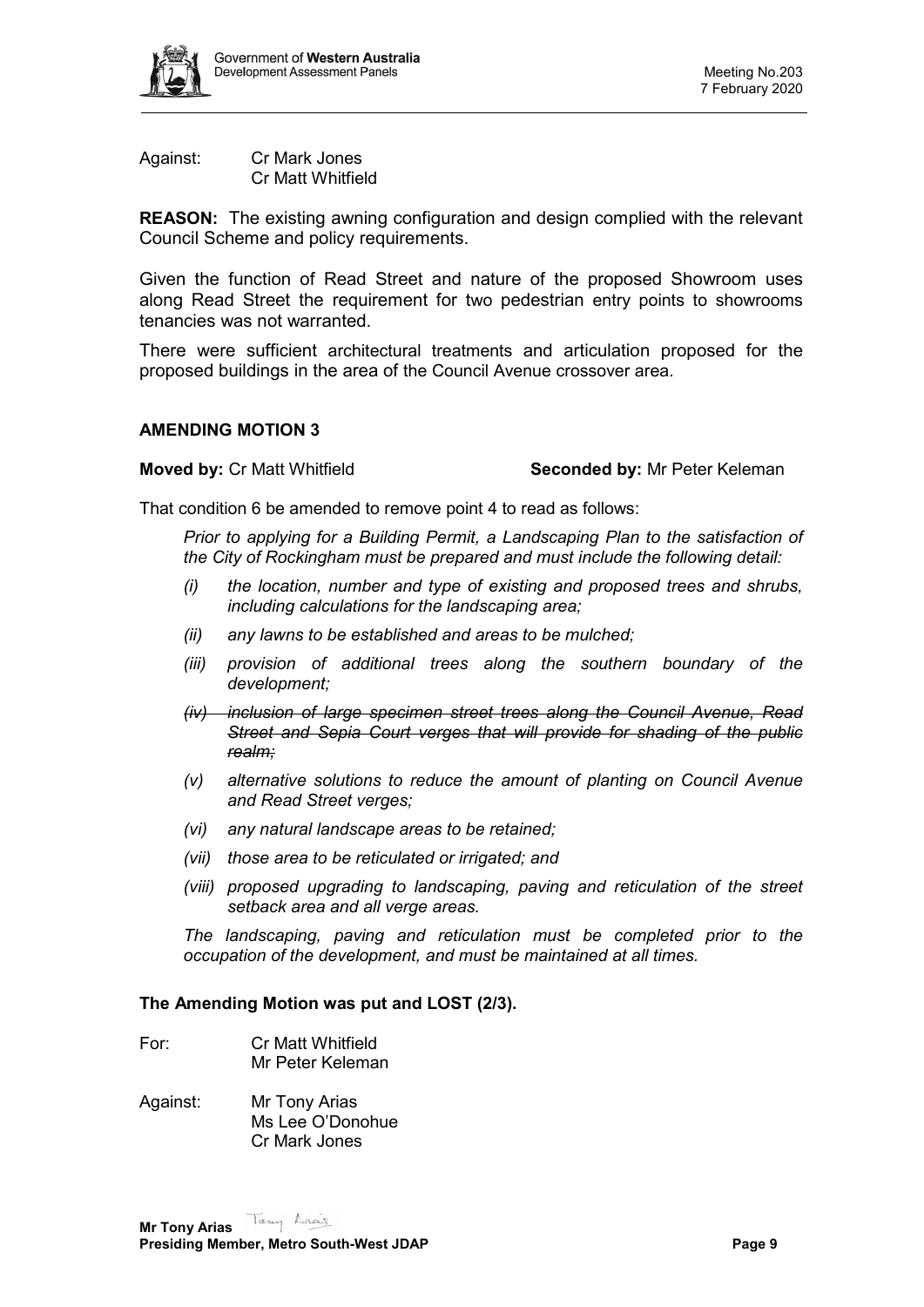

# **AMENDING MOTION 4**

**Moved by: Cr Matt Whitfield <b>Seconded by: Nill** Seconded by: Nil

That condition 9 be amended to read as follows:

*The existing Public Transport Authority of Western Australia bus stop on Council Avenue must not be removed or relocated unless approved by the Public Transport Authority*

**The Amending Motion LAPSED for want of a seconder.**

# **AMENDING MOTION 5**

**Moved by:** Cr Mark Jones **Seconded by:** Ms Lee O'Donohue

That condition 9 be amended to read as follows:

*The existing Public Transport Authority of Western Australia (PTA) bus stop on Council Avenue must not be removed or relocated unless approved by the PTA. Should the PTA support the relocation or removal of the bus stop, it must be relocated or removed to the satisfaction of the PTA at the cost of the applicant.*

# **The Amending Motion was put and CARRIED UNANIMOUSLY.**

**REASON:** To clarify that any costs associated with any relocation or removal of the bus stop on Council Avenue will be bound by the applicant.

# **REPORT RECOMMENDATION (AS AMENDED)**

The that Metro South-West Joint Development Assessment Panel resolves to:

**Approve** DAP Application reference DAP/19/01694 and accompanying plans:

- Cover Page, Revision A, Dated 04 November 2019;
- Perspectives, Revision A, Parts 1-3, Dated 04 November 2019;
- Site Survey, Revision A, Dated 04 November 2019;
- Ground Floor Plan, Revision A, Dated 04 November 2019;
- Level 1 Plan, Revision A, Dated 04 November 2019;
- Level 2 Plan, Revision A, Dated 04 November 2019;
- Roof Plan, Revision A, Dated 04 November 2019;
- Site Access and Activation, Revision A, Dated 04 November 2019;
- Elevation, Revision A, Parts 1-2, Dated 04 November 2019;
- Sections, Revision A, Dated 04 November 2019;
- Materials, Revision A, Parts 1-2, Dated 04 November 2019;
- Signage Location Plan, Revision A, Dated 04 November 2019;
- Signage Elevations, Revision A, Parts 1-2, Dated 04 November 2019; and
- Signage Schedule, Revision A, Dated 04 November 2019;

In accordance with the Metropolitan Region Scheme and Clause 68 of the *Planning and Development (Local Planning Schemes) Regulations 2015* and the provisions of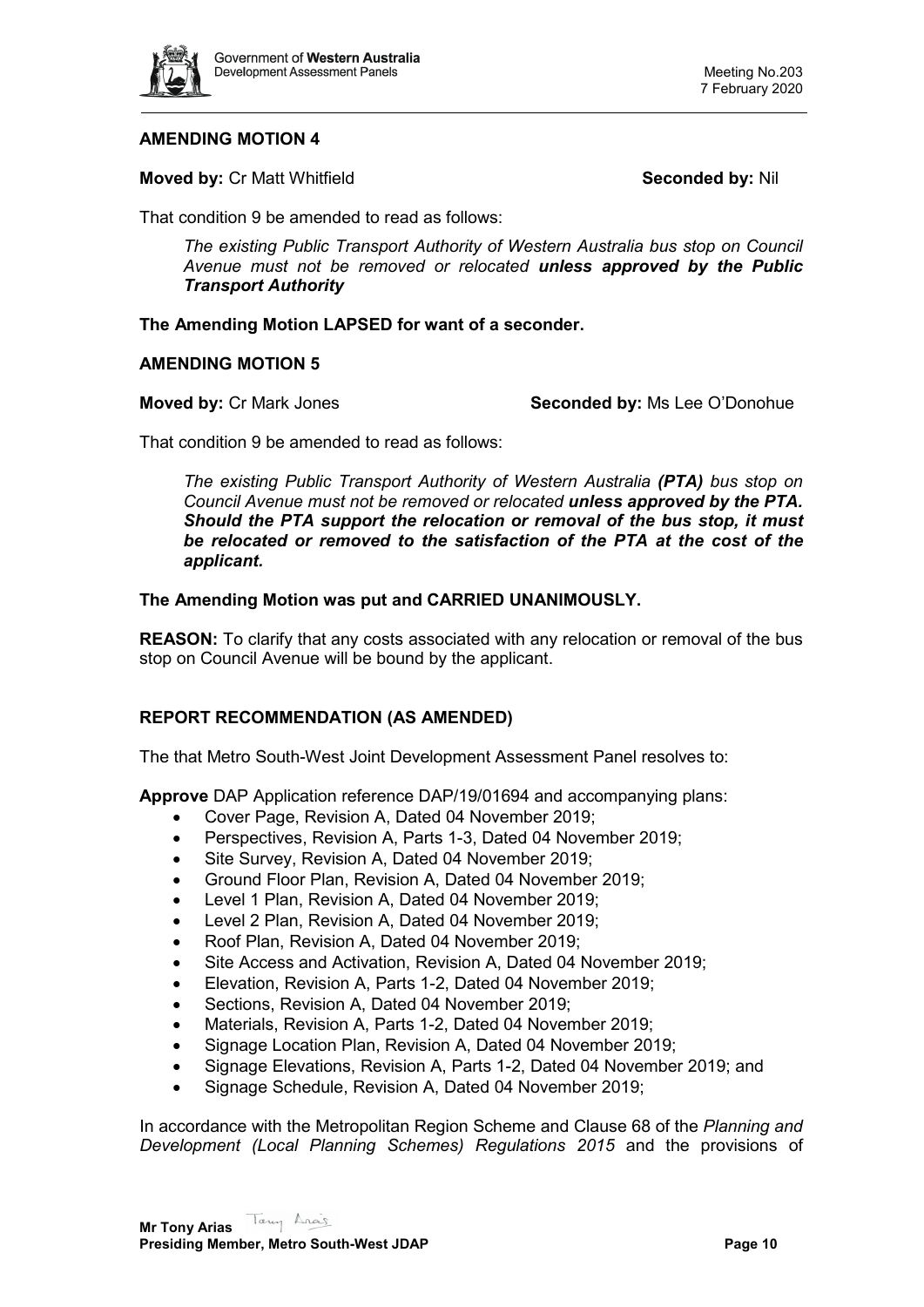

68(2)(b) of the deemed provisions of the City of Rockingham Town Planning Scheme No.2, subject to the following conditions:

# **Conditions**

- 1. This decision constitutes development approval only and is valid for a period of 2 years from the date of approval. If the subject development is not substantially commenced within the 2 year period, the approval shall lapse and be of no further effect.
- 2. Prior to applying for a Building Permit, the Council Avenue and Read Street building frontages of the development must be redesigned as per the requirements of *Planning Policy 3.3.12 Development Policy Plan - Southern Gateway and Rockingham Station Sectors* in order to improve visual interest, activation, legibility and accessibility to the development, to the satisfaction of the City of Rockingham and include the following change:
	- Provide 50% clear glazing of the ground floor of the Read Street frontage;
- 3. Prior to applying for a Building Permit, the applicant must demonstrate to the satisfaction of the City of Rockingham that ground floor glazing fronting Council Avenue and Read Street has a minimum visible light transmission rate of at least 79% and a maximum visible reflectivity rate of 9% in order ensure that a commercial, interactive frontage is available to the development from all streets

The glazing must thereafter be installed and maintained to the satisfaction of the City of Rockingham for the duration of the development.

4. In accordance with the requirements of Planning Policy 3.3.12 Development Policy Plan – Southern Gateway and Rockingham Station Sectors entries and window frontages facing the street of ground floor tenancies must not be covered, closed or screened off (including by means of dark tinting, shutters, curtains, blinds, roller doors or similar), to ensure that a commercial, interactive frontage is available to the development from Council Avenue and Read Street, for the duration of the development.

All doors facing the Council Avenue and Read Street frontage of the building must be kept unlocked during all hours when the subject premises is trading.

5. Prior to the issue of a Building Permit, exhaust facilities associated with the proposed restaurant must be designed in accordance with Australian Standard AS 1668.2-2002, The use of ventilation and air conditioning in buildings, Part 2: Ventilation design for indoor air containment control (excluding requirements for the health aspects to tobacco smoke exposure) and be fitted with filtration and odour suppression devices to the satisfaction of the City of Rockingham.

The exhaust facilities must be installed prior to the occupation of the development and must be thereafter maintained to the satisfaction of the City of Rockingham for the duration of the development.

6. Prior to applying for a Building Permit, a Landscaping Plan to the satisfaction of the City of Rockingham must be prepared and must include the following detail: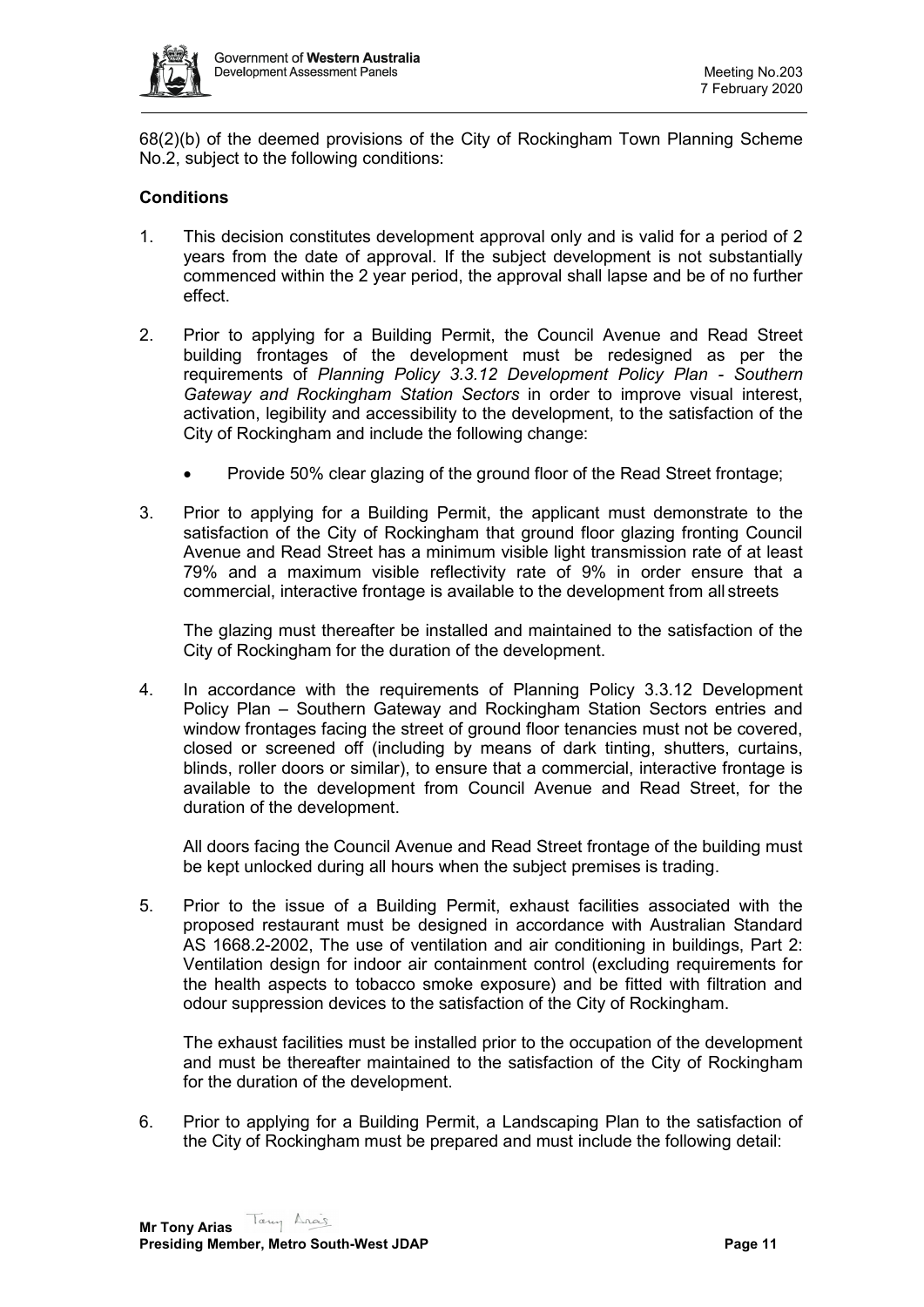

- (i) the location, number and type of existing and proposed trees and shrubs, including calculations for the landscaping area;
- (ii) any lawns to be established and areas to be mulched;
- (iii) provision of additional trees along the southern boundary of the development;
- (iv) inclusion of large specimen street trees along the Council Avenue, Read Street and Sepia Court verges that will provide for shading of the public realm;
- (v) alternative solutions to reduce the amount of planting on Council Avenue and Read Street verges;
- (vi) any natural landscape areas to be retained;
- (vii) those areas to be reticulated or irrigated; and
- (viii) proposed upgrading to landscaping, paving and reticulation of the street setback area and all verge areas.

The landscaping, paving and reticulation must be completed prior to the occupation of the development, and must be maintained at all times to the satisfaction of the City of Rockingham for the duration of the development.

- 7. Prior to applying for a Building Permit, all service areas and service related hardware, including antennae, satellite dishes and air-conditioning units, must be designed to be located away from public view and/or screened, and this design must be provided to, and approved by, the City of Rockingham.
- 8. Prior to applying for a Building Permit, the proposed Council Avenue crossover and associated access-driveway shall be reduced in width from 6.3m to 6m in order to retain the existing Public Transport Authority of Western Australia bus stop.
- 9. The existing Public Transport Authority of Western Australia (PTA) bus stop on Council Avenue must not be removed or relocated unless approved by the PTA. Should the PTA support the relocation or removal of the bus stop, it must be relocated or removed to the satisfaction of the PTA at the cost of the applicant.
- 10. The proposed 'Service Station' directional sign within the Sepia Court road reserve is to be removed or relocated into the subject site.
- 11. Stormwater from all roofed and paved areas shall be collected and contained on site. Stormwater must not affect or be allowed to flow onto or into any other property or road reserve.

All stormwater generated by the development must be managed in accordance with Planning Policy 3.4.3 - Urban Water Management to the satisfaction of the City of Rockingham.

The approved plans must be implemented and all works must be maintained for the duration of the development.

12. Earthworks over the site associated with the development must be stabilised to prevent sand or dust blowing off the site, and appropriate measures must be implemented within the time and in the manner directed by the City of Rockingham in the event that sand or dust is blown from the site.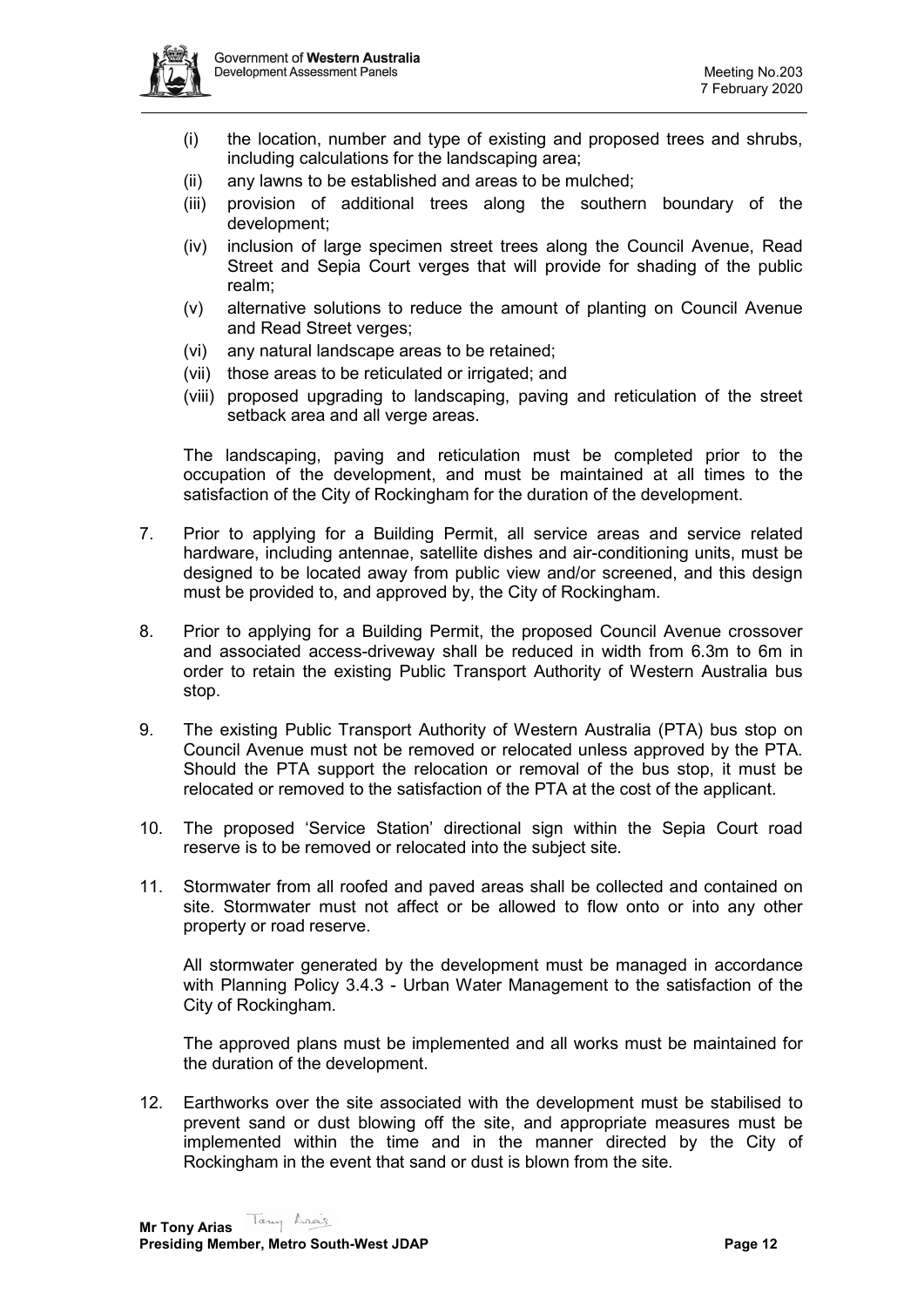

- 13. The carpark must:
	- (i) provide a minimum of 117 car parking spaces;
	- (ii) be designed constructed, sealed, kerbed, drained and marked in accordance with User Class 3 in accordance with Australian/New Zealand Standard AS/NZS 2890.1:2004, *Parking facilities, Part 1: Off- street car parking* unless otherwise specified by this approval, prior to applying for a Building Permit;
	- (iii) provide 1 car parking space dedicated to people with disabilities, which are designed, constructed, sealed, kerbed, drained and marked in accordance with Australian/New Zealand Standard AS/NZS 2890.6:2009, Parking facilities, Part 6: Off-street parking for people with disabilities and which are linked to the main entrance of the development by a continuous accessible path of travel designed and constructed in accordance with Australian Standard AS 1428.1—2009, Design for access and mobility, Part 1: General Requirements for access—New building work;
	- (iv) be constructed, sealed, kerbed, drained and marked prior to the development being occupied and maintained thereafter; and
	- (v) comply with the above requirements for the duration of the development.
- 14. Prior to the occupation of the development, any damage to existing City infrastructure within the road reservation including kerb, road pavement, turf, irrigation, bollards and footpaths is to be repaired to the satisfaction of the City of Rockingham at the cost of the applicant.
- 15. All illumination must be confined to the land in accordance with the requirements of Australian Standard AS/NZS 4282:2010 - *Control of the obtrusive effects of outdoor lighting* and Australian Standard AS/NZS 1158.3.1:2005 - *Lighting for Roads and Public Spaces*, at all times and, for the duration of development.
- 16. In accordance with City of Rockingham *Planning Policy 3.3.14 - Bicycle parking and End of Trip Facilities*, 13 short-term bicycle parking spaces and 10 long-term bicycle parking spaces must be provided for the development.

The bicycle parking spaces must be designed in accordance with AS2890.3— 1993, Parking facilities, Part 3: Bicycle parking facilities and must be approved by the City of Rockingham prior to applying for a Building Permit and constructed prior to occupancy of the development.

The bicycle parking spaces must be retained and maintained in good and safe condition for the duration of the development.

17. In accordance with City of Rockingham *Planning Policy 3.3.14 - Bicycle parking and* End *of Trip Facilities*, four (4) secure hot-water shower, change room and clothing lockers must be provided for the development which must be designed in accordance with that Policy and approved by the City of Rockingham prior to applying for a Building Permit and constructed prior to occupancy of the development.

The showers, change rooms and lockers must be retained and maintained in good and safe condition for the duration of the development.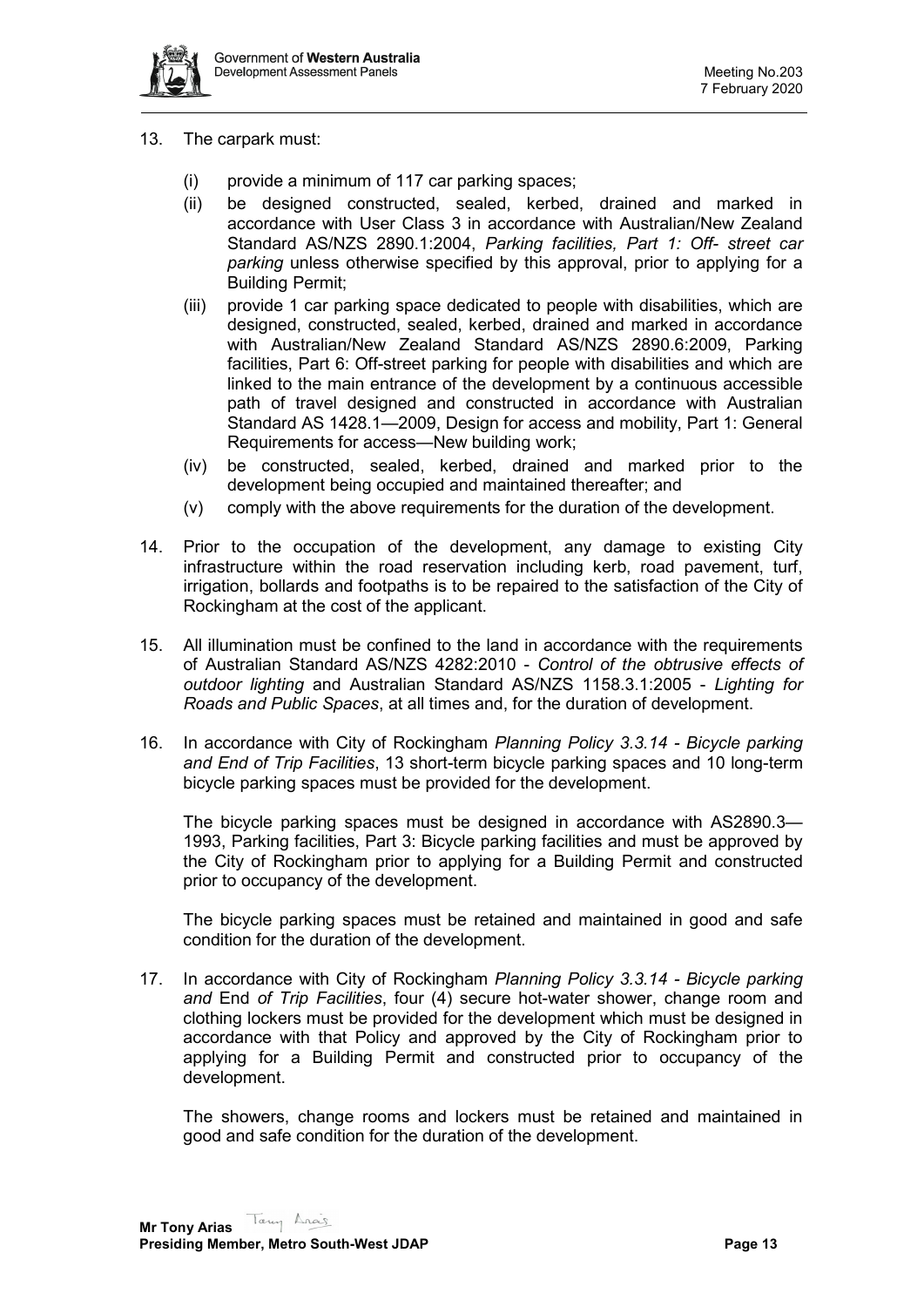- 18. Prior to applying for a Building Permit, the Waste Management Plan shall be revised as follows:
	- Skip bins are serviced from a bin pad and stored within the complex, and
	- Use of 140L to 240L bins.

Collection and disposal of waste shall thereafter be managed in accordance with the Waste Management Plan submitted for the duration of the development.

- 19. The proposed bin storage areas must be screened from view of the street to the satisfaction of the City of Rockingham. The bin storage area must be constructed prior to the occupation of the development and must be retained and maintained in good condition for the duration of the development.
- 20. The requirements of the Resonate Noise Management Plan contained within the Environmental Noise Assessment Ref: P180602RP1 dated 28 August 2018, are to be implemented for the duration of the development, except where varied by conditions of this approval.
- 21. Access of delivery vehicles and the operation of forklifts is only permitted between the hours of 7:00am and 7:00pm from Monday to Saturday (inclusive) and between 9:00am and 7:00pm on Sunday and public holidays, for the duration of the development.
- 22. Materials, sea containers, goods or bins must not be stored within the car park at any time.
- 23. The development must be finished in accordance with the schedule provided, prior to occupation of the development.
- 24. The proposed Read Street Pylon Sign must be a multi tenancy sign serving the whole development.

# **Advice Notes**

- 1. The development must comply with the *Health (Public Building) Regulations 1992*; the applicant and owner should liaise with the City's Health Services in this regard.
- 2. The development must comply with the *Environmental Protection (Noise) Regulations 1997*; contact the City's Health Services for information on confirming requirements.
- 3. A Certified Building Permit must be obtained prior to construction and thereafter an Occupancy Permit must be obtained; the applicant and owner should liaise with the City's Building Services in this regard.
- 4. All works in the road reserve, including construction of a crossover or footpath, and any works to the road carriageway must be to the specifications of the City of Rockingham; the applicant should liaise with the City of Rockingham's Engineering Services in this regard.
- 5. All playground installations must be installed and maintained in accordance with all relevant Australian Standards AS 4685:2014 1-6, 11 and all relevant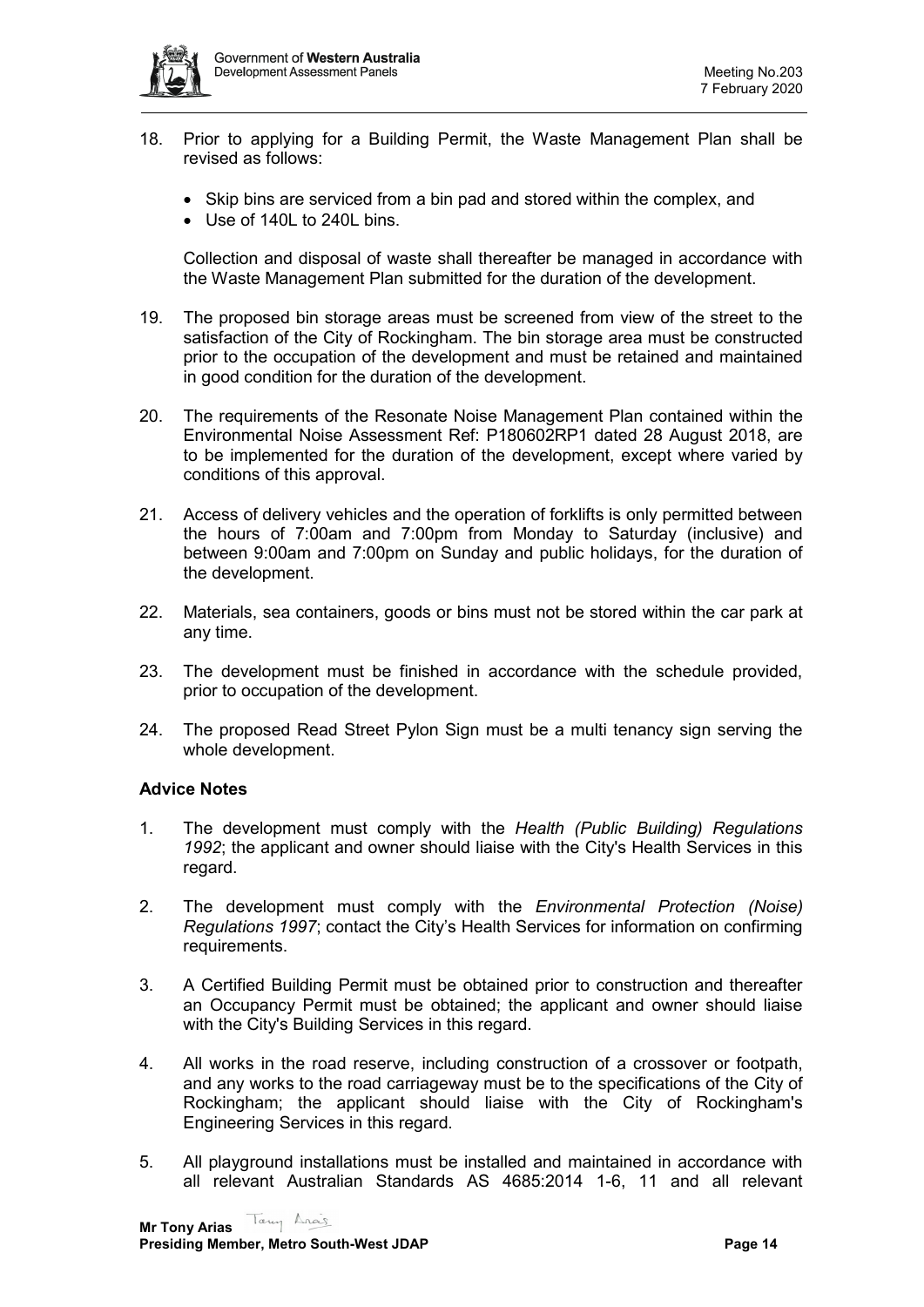

amendments including additional criteria outlined in the following; AS 4685.0:2017 Playground equipment and surfacing Part 0: Development, installation, inspection, maintenance and operation; and AS/NZS 4422:1996 - Playground Surfacing - Specifications, Requirements & Test Methods; Suitable impact absorbing surfacing, termed soft-fall must be installed, wherever falls from fixed or portable playground equipment is possible.

- 6. Existing retained street trees adjacent to the development site must be protected throughout the course of the project in accordance with Australian Standard AS 4970-2009 protection of trees on Development Sites.
- 7. A Sign Permit must be obtained for any advertising associated with the development, including signage painted on the building; the applicant should liaise with the City's Building Services in this regard.

### **The Report Recommendation (as amended) was put and CARRIED UNANIMOUSLY.**

**REASON:** In accordance with details contained in the Responsible Authority Report and Amending Motions.

| 8.2 | <b>Property Location:</b>       | Lot 636 Thundelarra Drive, Golden Bay       |  |
|-----|---------------------------------|---------------------------------------------|--|
|     | <b>Development Description:</b> | Mixed Use Development comprising<br>-89     |  |
|     |                                 | Independent Living Apartments, Café, Retail |  |
|     |                                 | Community Shared Spaces, Residential        |  |
|     |                                 | Amenities and associated Car Parking        |  |
|     | Applicant:                      | The Klopper Family Trust & The Davis Family |  |
|     |                                 | Trust                                       |  |
|     | Owner:                          | 636 Golden Bay Pty Ltd                      |  |
|     | Responsible Authority:          | City of Rockingham                          |  |
|     | DAP File No:                    | DAP/19/01646                                |  |
|     |                                 |                                             |  |

# **REPORT RECOMMENDATION**

**Moved by:** Ms Lee O'Donohue **Seconded by:** Cr Matt Whitfield

That the Metro South-West Joint Development Assessment Panel resolves to:

**Approve** DAP Application reference DAP/19/01646 as detailed on the DAP Form 1 dated 11 June 2019 and accompanying revised plans received on 27 November 2019:

- Location Plan, Drawing No.A102, Rev N dated 27/11/19;
- Site Plan, Drawing No.A103, Rev N dated 27/11/19;
- Basement Floor Plan, Drawing No.A104, Rev N dated 27/11/19;
- Ground Floor Plan, Drawing No.A105, Rev N dated 27/11/19;
- First Floor Plan, Drawing No.A106, Rev N dated 27/11/19;
- Second Floor Plan, Drawing No.A107, Rev N dated 27/11/19;
- Third Floor Plan, Drawing No.A108, Rev N dated 27/11/19;
- Fourth Floor Plan, Drawing No.A109, Rev N dated 27/11/19;
- Roof Plan, Drawing No.A110, Rev N dated 27/11/19;
- Apartment Plans (1 Bed), Drawing No.A111, Rev N dated 27/11/19;
- Apartment Plans (2 Bed), Drawing No.A112, Rev N dated 27/11/19;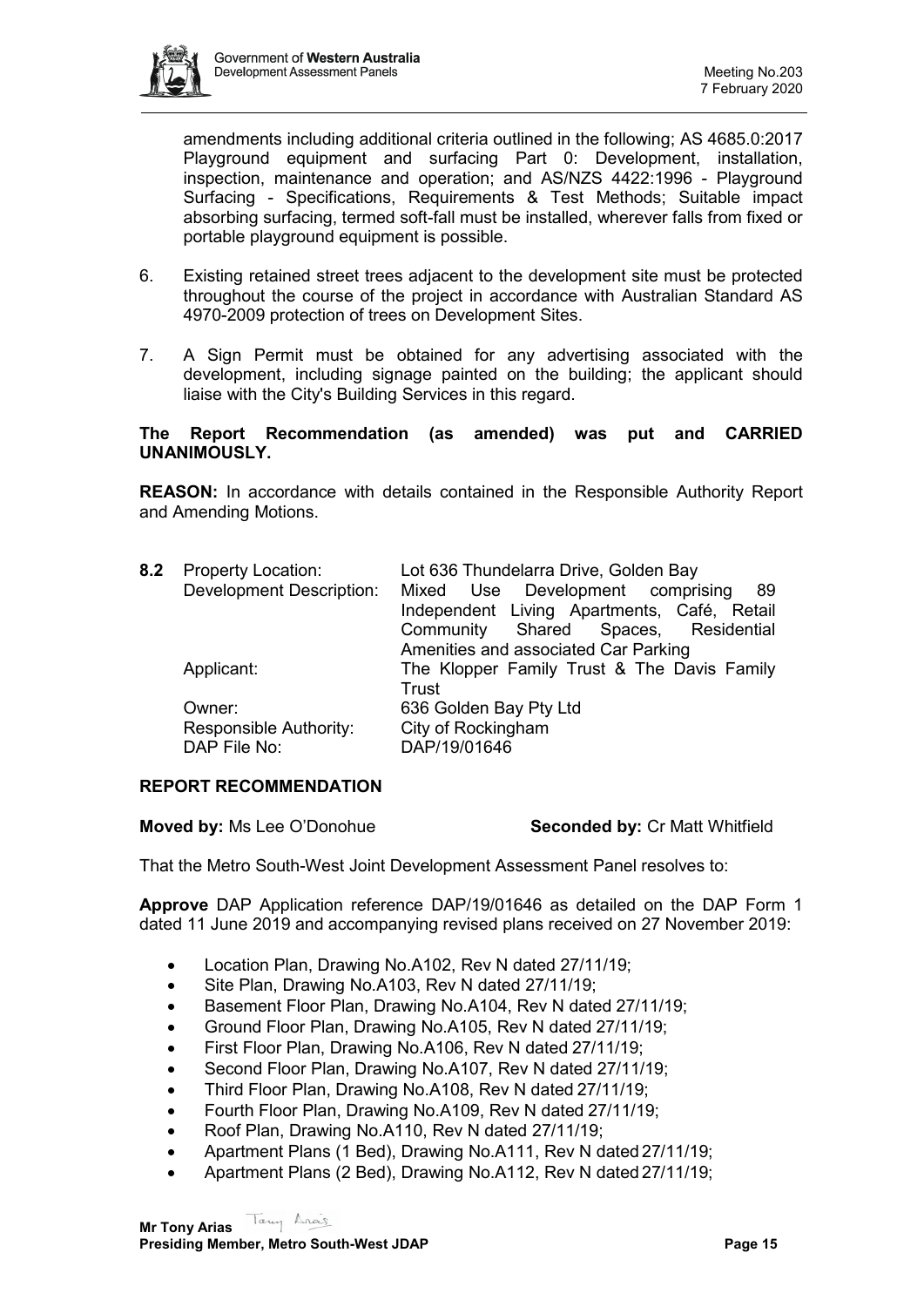

- Apartment Plans (2 Bed) Drawing No.A113, Rev N dated 27/11/19;
- Elevations, Drawing No.A201, Rev N dated 27/11/19;
- Elevations, Drawing No.A202, Rev N dated 27/11/19;
- Sections, Drawing No.A301 Rev N dated 27/11/19;
- Sections, Drawing No.A302 Rev N dated 27/11/19; and
- "Sustainability Design Assessment Report Development Approval" prepared by Sustainability WA (dated 19th June 2019 ref:19-1115)

In accordance with Clause 68 of the Planning and Development (Local Planning Schemes) Regulations 2015 and the provisions of clause 68(2)(b) of the deemed provisions of the City of Rockingham Town Planning Scheme No. 2, subject to the following conditions as follows:

### **Conditions**

- 1. This decision constitutes development approval only and is valid for a period of 2 years from the date of approval. If the subject development is not substantially commenced within the 2 year period, the approval shall lapse and be of no further effect.
- 2. Prior to development commencing, arrangements must be made to the satisfaction of the City of Rockingham for the landowner/applicant to contribute towards the costs of providing the Administration and Community Infrastructure items pursuant to clause 5.5.14 of the City of Rockingham *Town Planning*  Scheme *No.2.*
- 3. Prior to applying for a Building Permit, a Restrictive Covenant must be registered on the Certificate of Title for the land, pursuant to section 70A of the Transfer *of Land Act 1893* or section 6(1) of the *Strata Titles Act 1985*. This Covenant must include the following detail:

*"At least one occupant of each dwelling must be aged 55 or over, or the surviving spouse of that person"*

- 4. Earthworks over the site associated with the development must be stabilised to prevent sand or dust blowing off the site, and appropriate measures shall be implemented within the time and in the manner directed by the City of Rockingham in the event that sand or dust is blown from the site.
- 5. Prior to applying for a Building Permit, a Stormwater Management Plan must be prepared by a suitably qualified engineer showing how stormwater will be contained on-site and those plans must be submitted to the City of Rockingham for its approval.

All stormwater generated by the development must be managed in accordance with Planning Policy 3.4.3 – Urban Water Management to the satisfaction of the City of Rockingham.

The approved plans must be implemented and all works must be maintained for the duration of the development.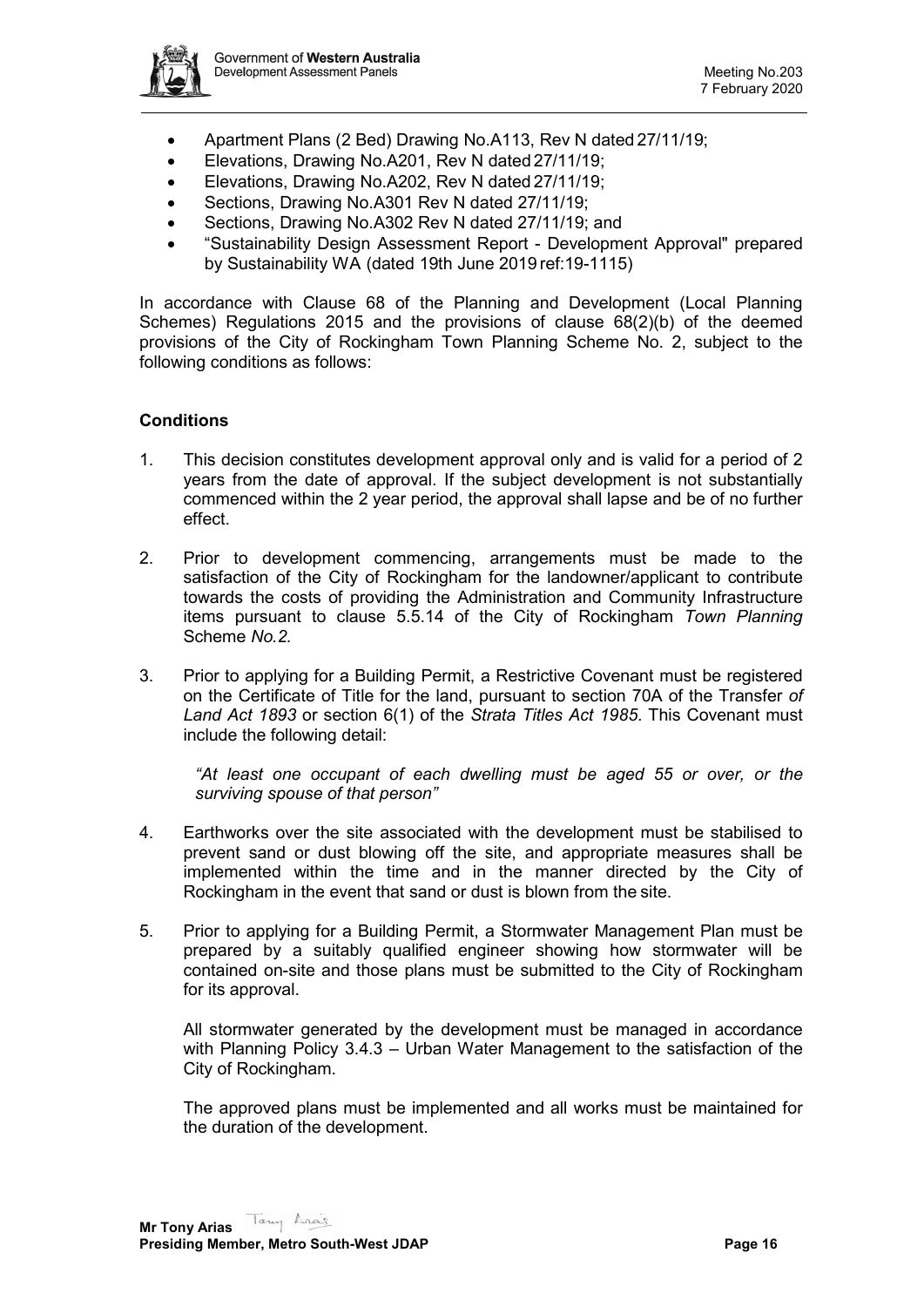

- 6. Prior to applying for a Building Permit, an updated Landscaping Plan to the satisfaction of the City of Rockingham must be prepared and include the following detail:
	- (i) the location, number and type of existing and proposed trees and shrubs, including calculations for the landscaping area;
	- (ii) any lawns to be established and areas to be mulched;
	- (iii) any natural landscape areas to be retained, including retention of all existing street trees adjoining the site;
	- (iv) those areas to be reticulated or irrigated;
	- (v) proposed upgrading to landscaping, paving and reticulation of all verge areas including street trees at a minimum rate of 1 tree per 14m; and
	- (vi) maintenance measures to ensure that all landscaping for the development, including landscaping on the building structure is effectively retained and managed in perpetuity.

The landscaping, paving and reticulation must be completed prior to the occupation of the development, and the Approved Landscaping Plan must be maintained at all times to the satisfaction of the City of Rockingham for the duration of the development.

- 7. The on-site car park area shall:
	- (i) be designed in accordance with Australian/New Zealand Standard AS/NZS 2890.1:2004, *Parking facilities, Part 1: Off-street car parking*  unless otherwise specified by this approval, prior to applying for a Building Permit;
	- (ii) the car parking bays below the West Wing building shall be designed in accordance with Australian/New Zealand Standard AS/NZS 2890.5: 2004, unless otherwise specified by this approval, prior to applying for a Building Permit;
	- (iii) include two car parking spaces dedicated to people with disability designed in accordance with Australian/New Zealand Standard AS/NZS 2890.6:2009, *Parking facilities, Part 6: Off-street parking for people with disabilities*, linked to the main entrance of the development by a continuous accessible path of travel designed in accordance with Australian Standard AS 1428.1—2009, *Design for access and mobility, Part 1: General Requirements for access—New building work*;
	- (iv) be constructed, sealed, kerbed, drained and marked prior to the development being occupied and maintained thereafter;
	- (v) have lighting installed, prior to the occupation of the development, to the satisfaction of the City of Rockingham; and
	- (vi) include provision for power sockets for charging mobility scooters in the basement car park.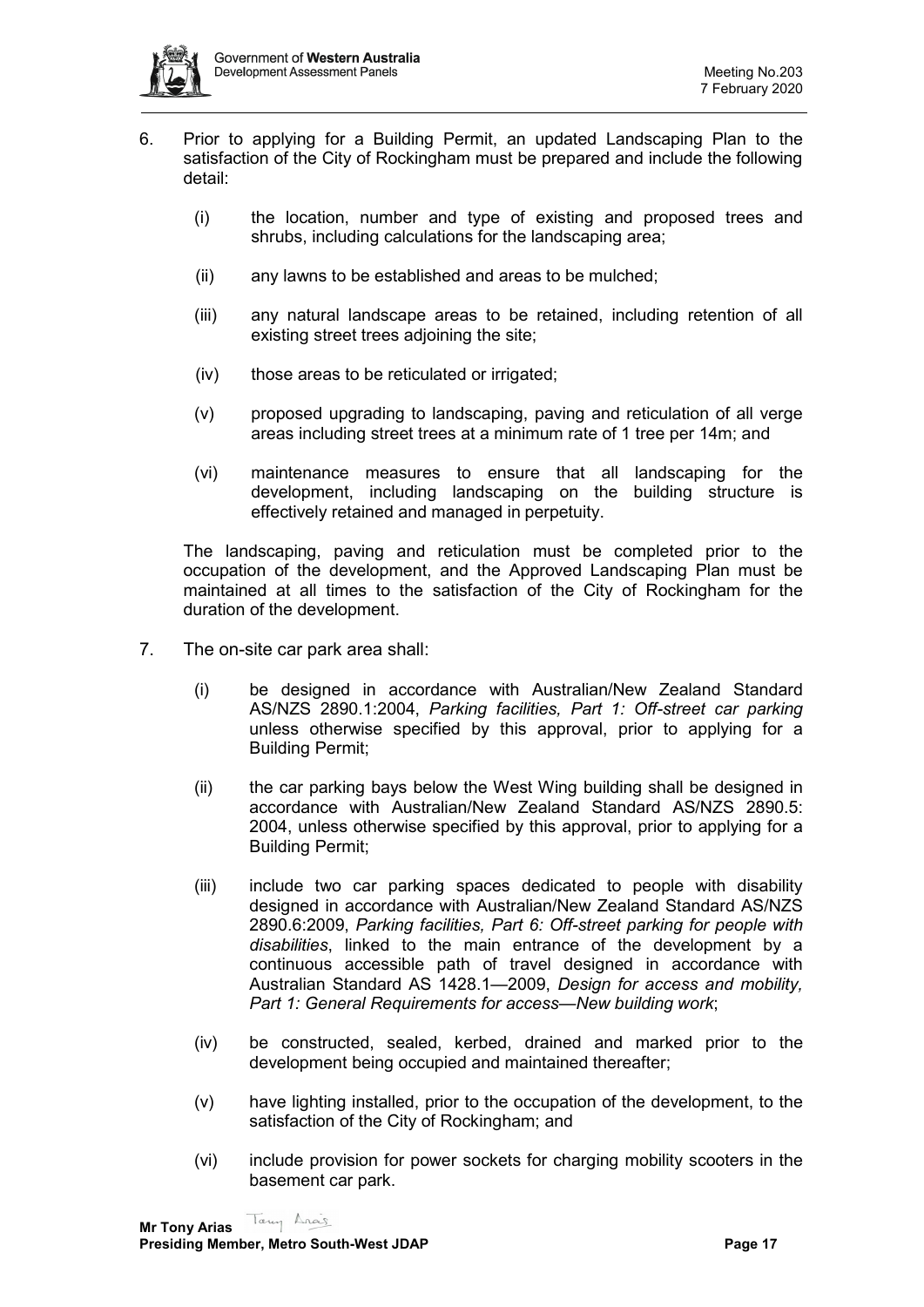

The car parking area must comply with the above requirements for the duration of the development.

- 8. Prior to applying for a Building Permit, a revised Parking Control and Management Plan must be prepared to the satisfaction of the City of Rockingham and include the following details:
	- (i) Showing the location, number and type of car parking bays allocated for the residential occupants, residential visitors and commercial use parking within the basement car park;
	- (ii) Providing a clear description of how the use of the car parking bays will be effectively managed to provide convenient, legible and practical parking options for the residents, residential visitors, commercial tenants and commercial customers utilising the development;
	- (iii) Specifying the wording of a by-law that shall be registered on the Stata Management Statement in the event the development is subject to an application for Strata Title. The by-law shall describe the basis upon which car parking within the development is to be managed, and shall not be amended without the approval of the City of Rockingham.

The Parking Control and Management Plan must be implemented for the duration of the development.

9. The bicycle parking spaces must be designed in accordance with AS2890.3— 1993, Parking facilities, Part 3: Bicycle parking facilities and must be approved by the City of Rockingham prior to applying for a Building Permit and constructed prior to occupancy of the development.

The bicycle parking spaces must be retained and maintained in good and safe condition for the duration of the development.

- 10. The Waste Management Plan prepared by Talis (Ref: TW19043, Rev 1e) provided with the amended plans shall be implemented for the duration of development and maintained at all times.
- 11. Prior to applying for a Building Permit, an Acoustic Report which demonstrates that all mechanical services associated with the proposed development and any other noise source, including noise emanating from vehicles entering and exiting the secure gate area of the premises, will comply with the Environmental Protection (Noise) Regulations 1997, must be submitted to and approved by the City of Rockingham.
- 12. Prior to the occupation of the development, a Final Acoustic Assessment must be prepared and provided to the City of Rockingham which demonstrates to the City's satisfaction, that the completed development complies with the *Environmental Protection (Noise) Regulations 1997.*

The Final Acoustic Assessment must include the following information:

(i) noise sources compared with the assigned noise levels as stated in the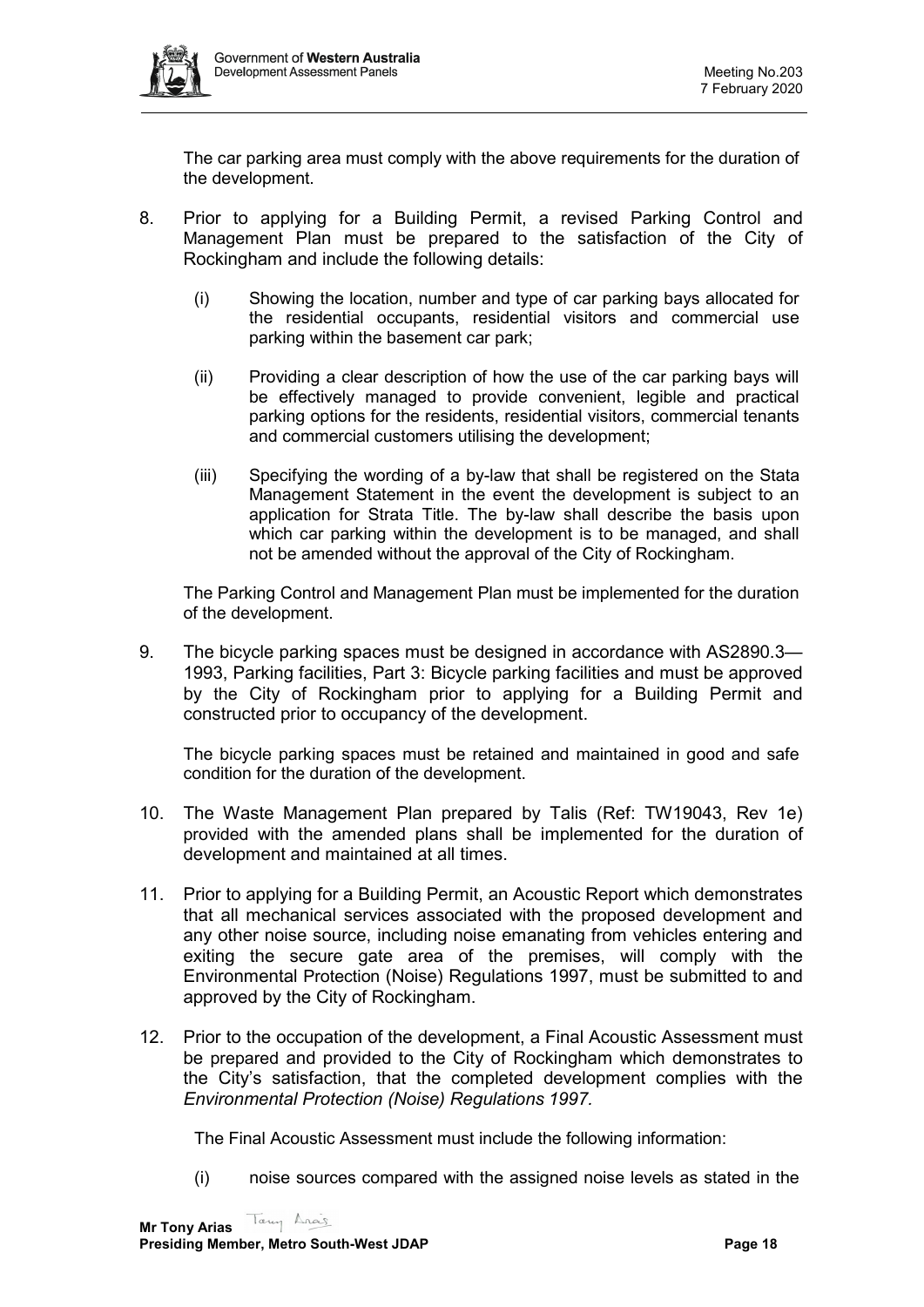

*Environmental Protection (Noise) Regulations 1997*, when the noise is received at the nearest "noise sensitive premises" and surrounding residential area;

- (ii) tonality, modulation and impulsiveness of noise sources; and
- (iii) confirmation of the implementation of noise attenuation measures.

Any further works must be carried out in accordance with the Acoustic Report and implemented as such for the duration of the development.

- 13. Prior to applying for a Building Permit the ground floor commercial tenancies (including the adaptable residential units) must been designed in accordance with *Australian Standard AS1428 Design for Access & Mobility.*
- 14. The "*Sustainable Design Assessment Report - Development Approval*" prepared by Sustainability WA (dated 19th June 2019 ref:19-1115) submitted with the development application shall be implemented to the satisfaction of the City of Rockingham for the duration of the development.
- 15. Prior to applying for a Building Permit, a schedule of the colour and texture of the building materials must be provided to the satisfaction of the City of Rockingham, demonstrating consistency with the plans the subject of this development approval. The development must be finished in accordance with the schedule provided and approved by the City of Rockingham, prior to occupation of the development.
- 16. Prior to applying for a Building Permit, a Sign Strategy must be prepared (which must include the information required by Planning Policy 3.3.1, Control of Advertisements) to the satisfaction of the City of Rockingham and it must thereafter be implemented for the duration of the development.
- 17. All doors to commercial units facing the Thundelarra Drive frontage of the building must be kept unlocked during all hours when the subject premises are trading.
- 18. Public or customer access to the commercial tenancies must be from Thundelarra Drive.
- 19. Prior to applying for a Building Permit, the applicant must demonstrate to the satisfaction of the City of Rockingham that ground floor glazing of commercial tenancies (including the adaptable residential units) fronting Thundelarra Drive and Carlinde Parkway have a minimum visible light transmission rate of at least 79% and a maximum visible reflectivity rate of 9% in order ensure that a commercial, interactive frontage is available to the development from all streets.

The glazing must be thereafter be installed and maintained to the satisfaction of the City of Rockingham for the duration of the development.

20. Entries and window frontages facing the street of ground floor commercial tenancies must not be covered, closed or screened off (including by means of dark tinting, shutters, curtains, blinds, roller doors or similar), to ensure that a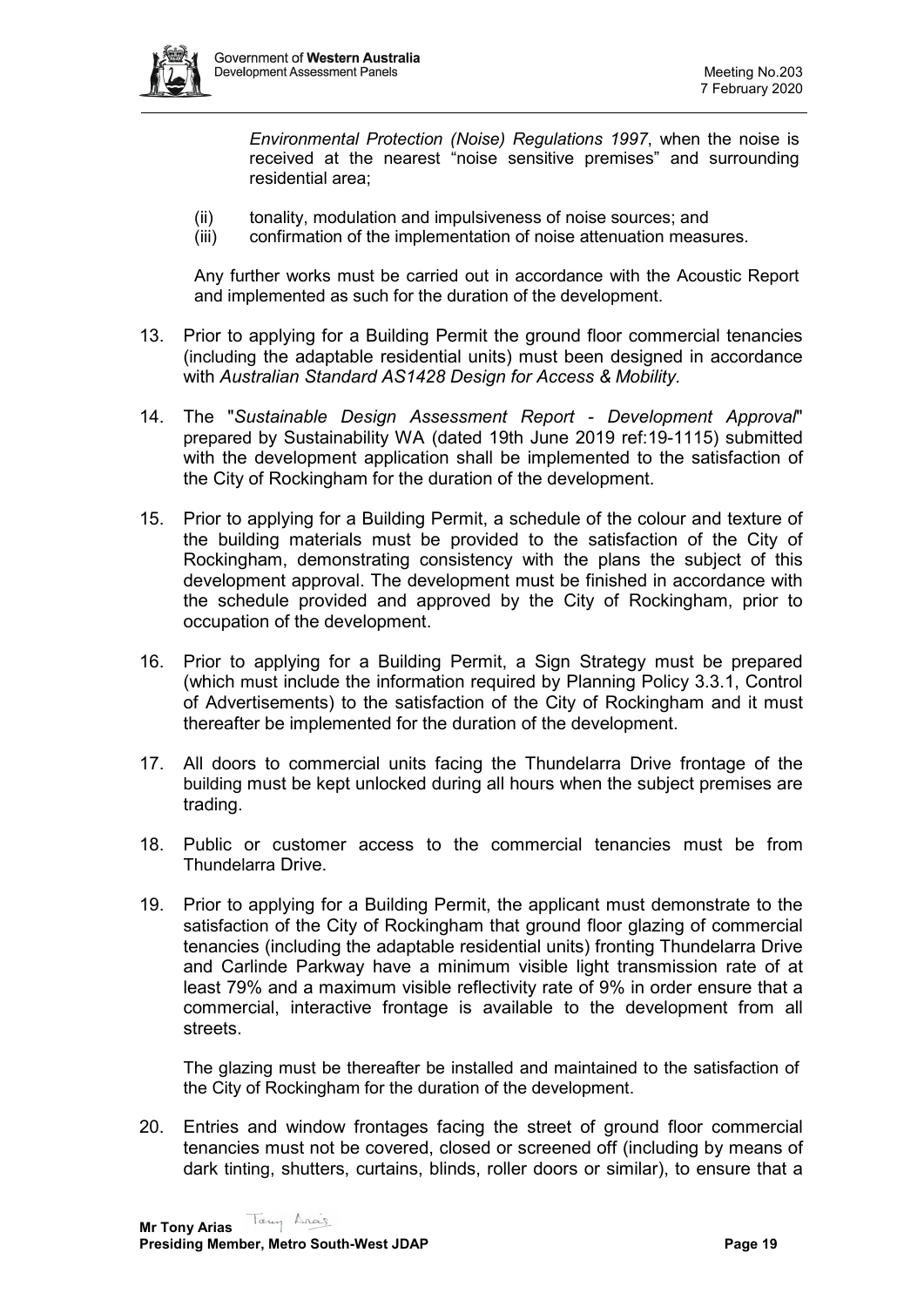

commercial, interactive frontage is available to the development from Thundelarra Drive, for the duration of the development.

- 21. Prior to applying for a Building Permit, fencing nominated on the approved plans for the adaptable units must be no more than 1.8m high, be at least 50% visually permeable above 0.9 metres and must thereafter be constructed, retained and maintained in good condition to the satisfaction of the City of Rockingham for the duration of the development.
- 22. Clothes drying facilities (excluding electric clothes dryers) must be designed for each Multiple Dwelling, be screened from public view prior to applying for a Building Permit, and implemented as such for the duration of the development.
- 23. Above-ground meter boxes must not be located in a street setback area at any time.
- 24. Materials, sea containers, goods or bins must not be stored within the carpark at any time.
- 25. Prior to applying for a Building Permit, all service areas and service related hardware, including antennae, satellite dishes and air-conditioning units, must be designed to be located away from public view and/or screened, and this design must be provided to, and approved by, the City of Rockingham.

### **Advice Notes**

- 1. This Approval relates to the details provided in the application; to undertake the development in a different manner to that stated in the application, a new application for Development Approval must be submitted to the City of Rockingham.
- 2. A Certified Building Permit must be obtained prior to construction and thereafter an Occupancy Permit must be obtained; the applicant and owner should liaise with the City's Building Services in this regard.
- 3. The development must comply with the *Environmental Protection (Noise) Regulations 1997*; contact the City's Health Services for information on confirming requirements.
- 4. A Sign Permit must be obtained for any advertising associated with the development, including signage painted on the building; the applicant should liaise with the City's Building Services in this regard.
- 5. With respect to the landscaping plan, the applicant and owner should liaise with the City of Rockingham's Land Development and Infrastructure Services to confirm requirements for the landscaping plan.
- 6. All works in the road reserve, including construction of a crossover or footpath and any works to the road carriageway must be to the specifications of the City of Rockingham. The applicant should liaise with the City of Rockingham's Engineering Services in this regard.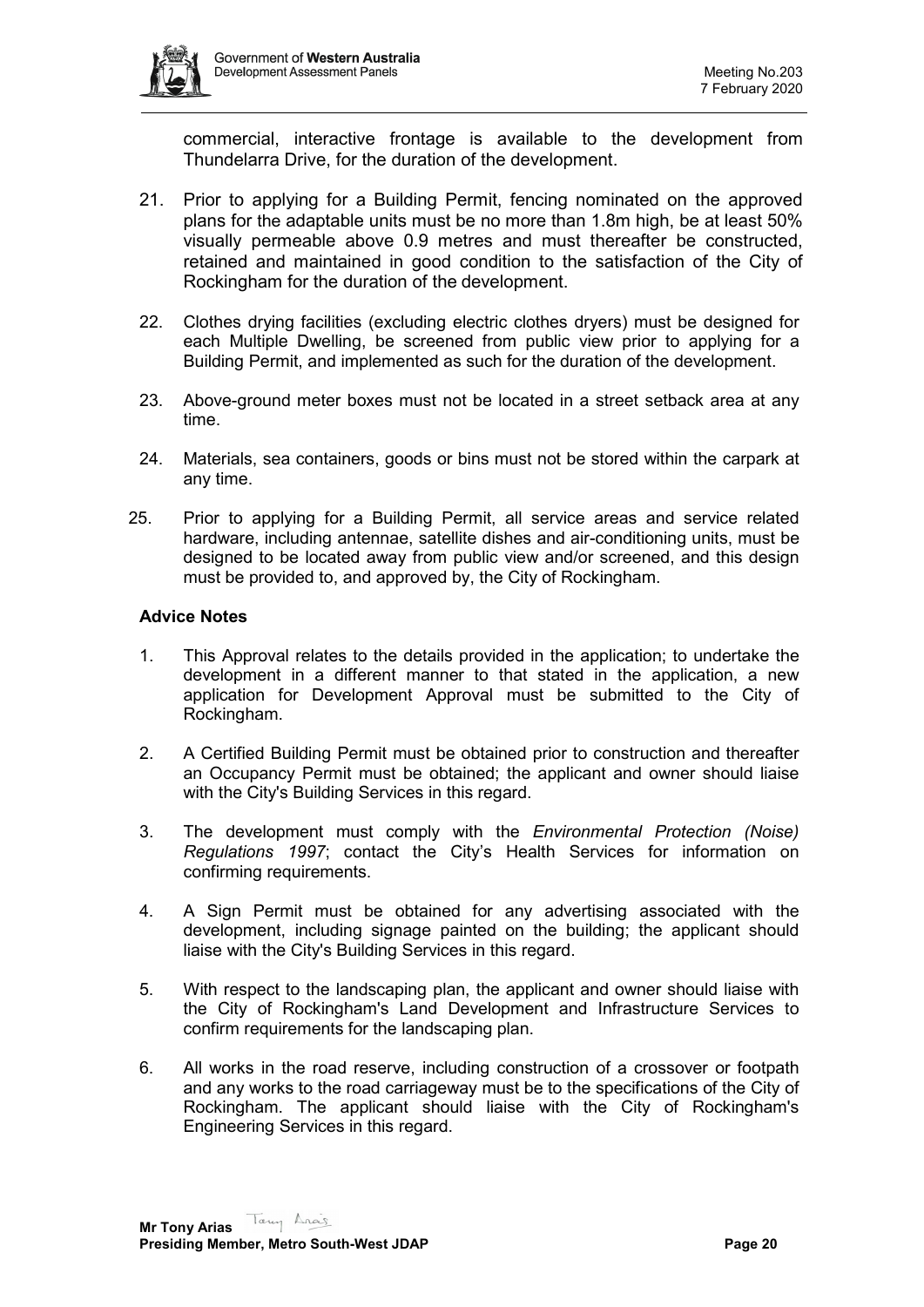

- 7. The applicant is responsible for protecting any existing City streetscape assets during the course of the project. This includes any existing streetscape lighting, kerbing, footpaths, trees, irrigation etc. If any damage is caused to the existing assets (identified to be retained), they must be rectified to the satisfaction of the Manager Land and Development Infrastructure. It is recommended that a dilapidation report is undertaken by the applicant, to record the current condition of these assets.
- 8. The applicant is advised that the swimming pool is deemed to be a public pool, and as such requires approval from the Department of Health WA prior to lodgement of a Certified Building Permit application.
- 9. The development must comply with the Food Act 2008, the Food Safety Standards and Chapter 3 of the Australian New Zealand Food Standards Code (Australia Only); the applicant and owner should liaise with the City's Health Services in this regard.
- 10. As per the definition in *State Planning Policy 7.3 – Residential Design Codes Volume 1*, an Aged person is a person who is aged 55 years or over.
- 11. The applicant is advised that the proposal to relocate street lighting in Jundee Lane in order to accommodate the development requires the approval of Western Power.
- 12. In regards to Condition No.25, the applicant is advised that all Fire Hydrants and Electrical Access must be integrated seamlessly into the development.

Where an development approval has so lapsed, no development shall be carried out without further approval having first been sought and obtained, unless the applicant has applied and obtained Development Assessment Panel approval to extend the approval term under regulation 17(1)(a) of the *Planning and Development (Development Assessment Panels) Regulations 2011.*

# **AMENDING MOTION**

### **Moved by:** Mr Peter Keleman **Seconded by:** Cr Mark Jones

That a new condition 26 be added to read as follows:

*All dwellings shall satisfy the Silver Level requirements as defined in the Liveable Housing Design Guidelines (Liveable Housing Australia).*

### **The Amending Motion was put and CARRIED (4/1).**

For: Mr Tony Arias Ms Lee O'Donohue Mr Peter Keleman Cr Mark Jones

Against: Cr Matt Whitfield

**REASON:** To ensure that the proponent delivers 100% compliance of the Silver Level requirements as defined in the Liveable Housing Design Guidelines (Liveable Housing Australia).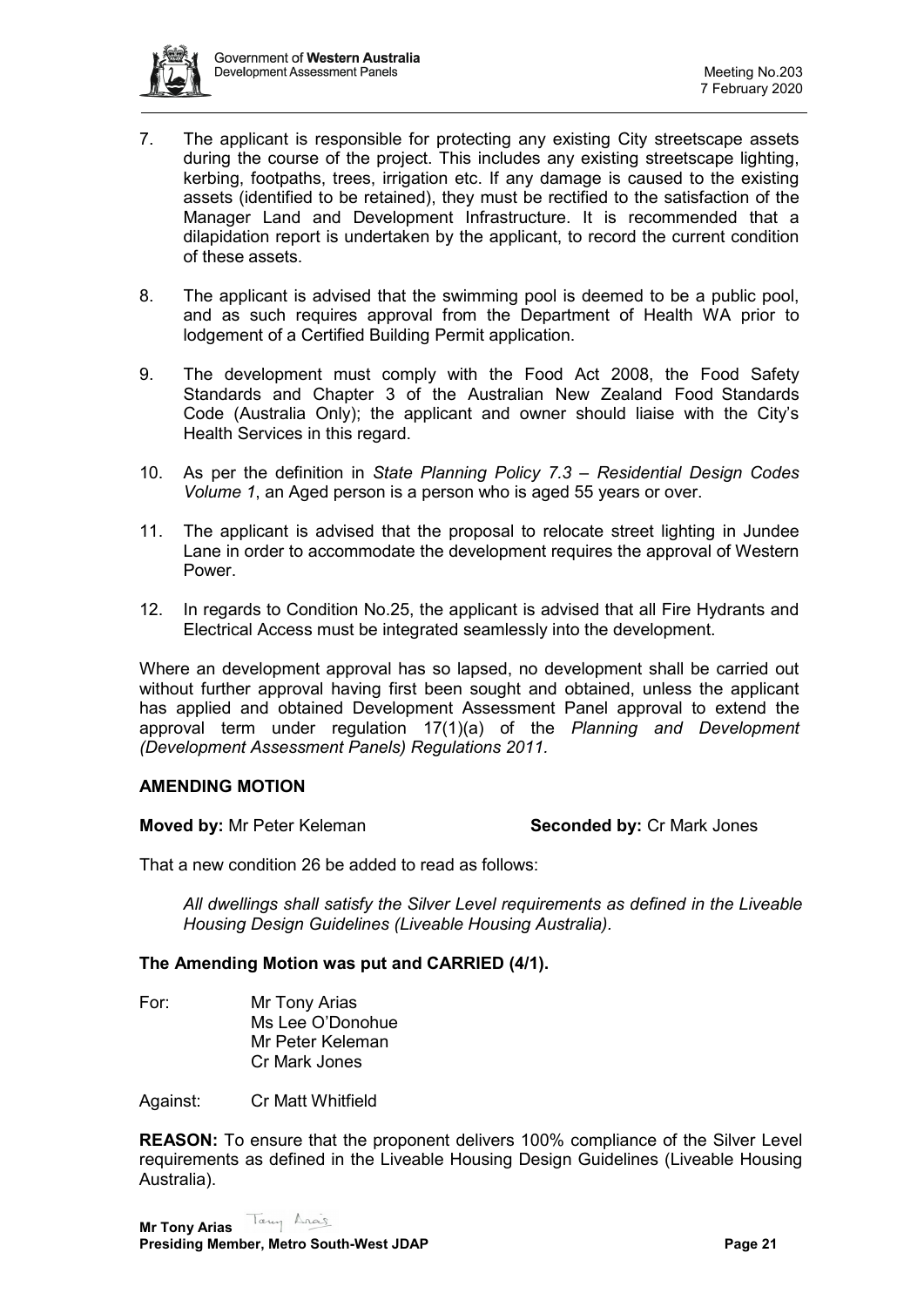

# **REPORT RECOMMENDATION (AS AMENDED)**

That the Metro South-West Joint Development Assessment Panel resolves to:

**Approve** DAP Application reference DAP/19/01646 as detailed on the DAP Form 1 dated 11 June 2019 and accompanying revised plans received on 27 November 2019:

- Location Plan, Drawing No.A102, Rev N dated 27/11/19;
- Site Plan, Drawing No.A103, Rev N dated 27/11/19;
- Basement Floor Plan, Drawing No.A104, Rev N dated 27/11/19;
- Ground Floor Plan, Drawing No.A105, Rev N dated 27/11/19;
- First Floor Plan, Drawing No.A106, Rev N dated 27/11/19;
- Second Floor Plan, Drawing No.A107, Rev N dated 27/11/19;
- Third Floor Plan, Drawing No.A108, Rev N dated 27/11/19;
- Fourth Floor Plan, Drawing No.A109, Rev N dated 27/11/19;
- Roof Plan, Drawing No.A110, Rev N dated 27/11/19;
- Apartment Plans (1 Bed), Drawing No.A111, Rev N dated 27/11/19;
- Apartment Plans (2 Bed), Drawing No.A112, Rev N dated 27/11/19;
- Apartment Plans (2 Bed) Drawing No.A113, Rev N dated 27/11/19;
- Elevations, Drawing No.A201, Rev N dated 27/11/19;
- Elevations, Drawing No.A202, Rev N dated 27/11/19;
- Sections, Drawing No.A301 Rev N dated 27/11/19;
- Sections, Drawing No.A302 Rev N dated 27/11/19; and
- "Sustainability Design Assessment Report Development Approval" prepared by Sustainability WA (dated 19th June 2019 ref:19-1115)

In accordance with Clause 68 of the Planning and Development (Local Planning Schemes) Regulations 2015 and the provisions of clause 68(2)(b) of the deemed provisions of the City of Rockingham Town Planning Scheme No. 2, subject to the following conditions as follows:

### **Conditions**

- 1. This decision constitutes development approval only and is valid for a period of 2 years from the date of approval. If the subject development is not substantially commenced within the 2 year period, the approval shall lapse and be of no further effect.
- 2. Prior to development commencing, arrangements must be made to the satisfaction of the City of Rockingham for the landowner/applicant to contribute towards the costs of providing the Administration and Community Infrastructure items pursuant to clause 5.5.14 of the City of Rockingham *Town Planning Scheme No.2.*
- 3. Prior to applying for a Building Permit, a Restrictive Covenant must be registered on the Certificate of Title for the land, pursuant to section 70A of the *Transfer of Land Act 1893* or section 6(1) of the *Strata Titles Act 1985*. This Covenant must include the following detail:

*"At least one occupant of each dwelling must be aged 55 or over, or the surviving spouse of that person"*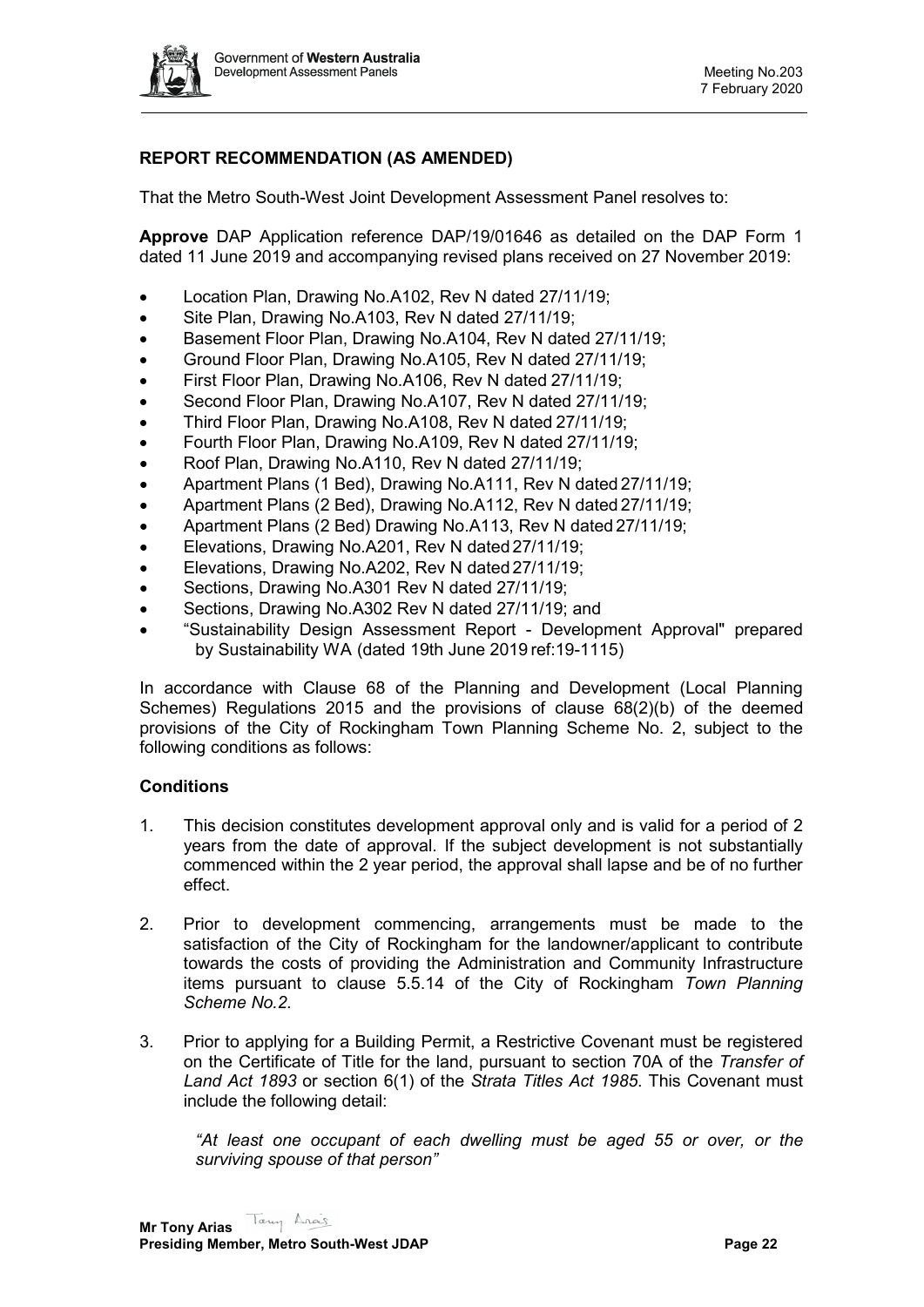

- 4. Earthworks over the site associated with the development must be stabilised to prevent sand or dust blowing off the site, and appropriate measures shall be implemented within the time and in the manner directed by the City of Rockingham in the event that sand or dust is blown from the site.
- 5. Prior to applying for a Building Permit, a Stormwater Management Plan must be prepared by a suitably qualified engineer showing how stormwater will be contained on-site and those plans must be submitted to the City of Rockingham for its approval.

All stormwater generated by the development must be managed in accordance with Planning Policy 3.4.3 – Urban Water Management to the satisfaction of the City of Rockingham.

The approved plans must be implemented and all works must be maintained for the duration of the development.

- 6. Prior to applying for a Building Permit, an updated Landscaping Plan to the satisfaction of the City of Rockingham must be prepared and include the following detail:
	- (i) the location, number and type of existing and proposed trees and shrubs, including calculations for the landscaping area;
	- (ii) any lawns to be established and areas to be mulched;
	- (iii) any natural landscape areas to be retained, including retention of all existing street trees adjoining the site;
	- (iv) those areas to be reticulated or irrigated;
	- (v) proposed upgrading to landscaping, paving and reticulation of all verge areas including street trees at a minimum rate of 1 tree per 14m; and
	- (vi) maintenance measures to ensure that all landscaping for the development, including landscaping on the building structure is effectively retained and managed in perpetuity.

The landscaping, paving and reticulation must be completed prior to the occupation of the development, and the Approved Landscaping Plan must be maintained at all times to the satisfaction of the City of Rockingham for the duration of the development.

- 7. The on-site car park area shall:
	- (i) be designed in accordance with Australian/New Zealand Standard AS/NZS 2890.1:2004, *Parking facilities, Part 1: Off-street car parking* unless otherwise specified by this approval, prior to applying for a Building Permit;
	- (ii) the car parking bays below the West Wing building shall be designed in accordance with Australian/New Zealand Standard AS/NZS 2890.5: 2004, unless otherwise specified by this approval, prior to applying for a Building Permit;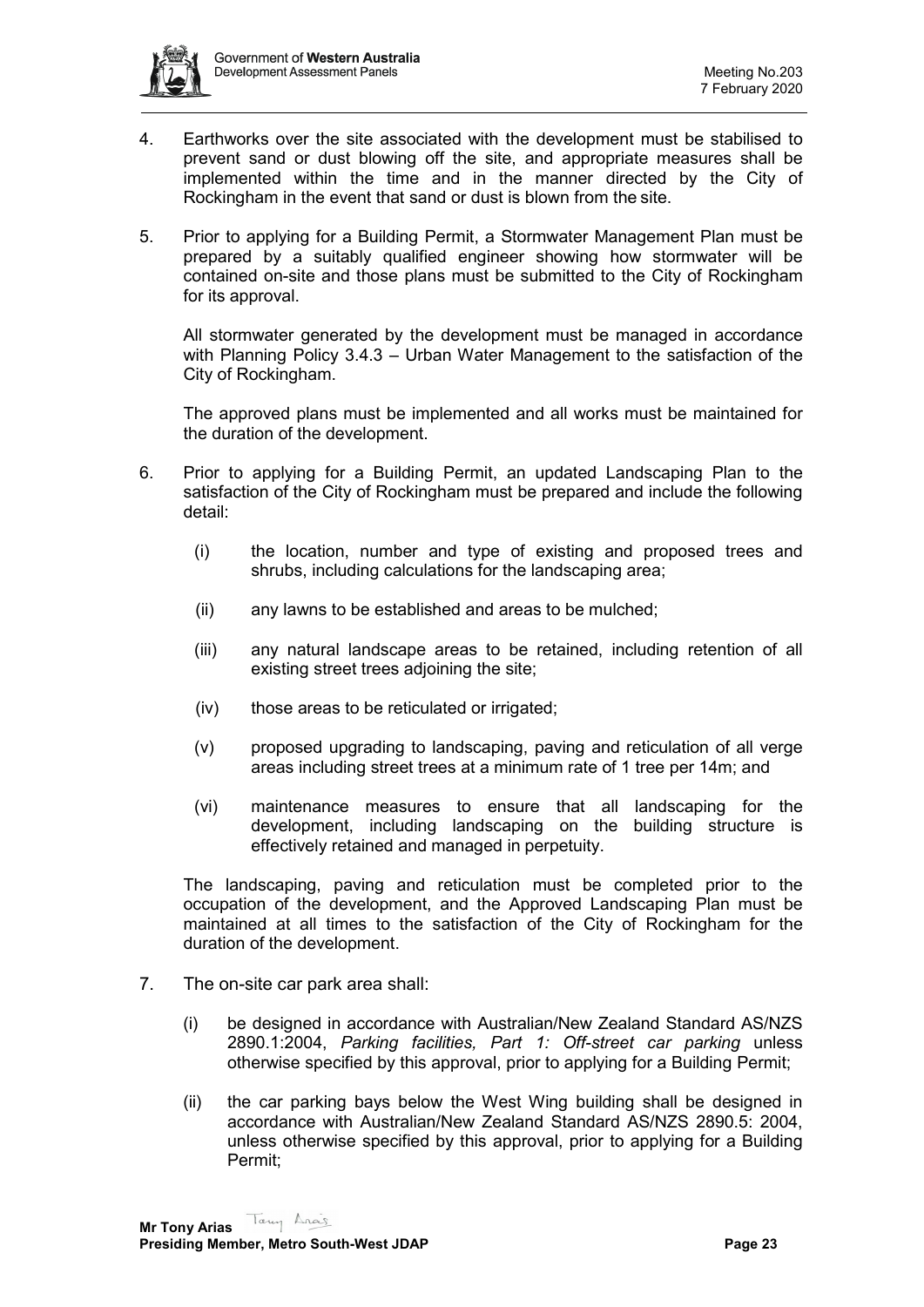

- (iii) include two car parking spaces dedicated to people with disability designed in accordance with Australian/New Zealand Standard AS/NZS 2890.6:2009, *Parking facilities, Part 6: Off-street parking for people with disabilities*, linked to the main entrance of the development by a continuous accessible path of travel designed in accordance with Australian Standard AS 1428.1—2009, *Design for access and mobility, Part 1: General Requirements for access— New building work*;
- (iv) be constructed, sealed, kerbed, drained and marked prior to the development being occupied and maintained thereafter;
- (v) have lighting installed, prior to the occupation of the development, to the satisfaction of the City of Rockingham; and
- (vi) include provision for power sockets for charging mobility scooters in the basement car park.

The car parking area must comply with the above requirements for the duration of the development.

- 8. Prior to applying for a Building Permit, a revised Parking Control and Management Plan must be prepared to the satisfaction of the City of Rockingham and include the following details:
	- (i) Showing the location, number and type of car parking bays allocated for the residential occupants, residential visitors and commercial use parking within the basement car park;
	- (ii) Providing a clear description of how the use of the car parking bays will be effectively managed to provide convenient, legible and practical parking options for the residents, residential visitors, commercial tenants and commercial customers utilising the development;
	- (iii) Specifying the wording of a by-law that shall be registered on the Stata Management Statement in the event the development is subject to an application for Strata Title. The by-law shall describe the basis upon which car parking within the development is to be managed, and shall not be amended without the approval of the City of Rockingham.

The Parking Control and Management Plan must be implemented for the duration of the development.

9. The bicycle parking spaces must be designed in accordance with AS2890.3— 1993, Parking facilities, Part 3: Bicycle parking facilities and must be approved by the City of Rockingham prior to applying for a Building Permit and constructed prior to occupancy of the development.

The bicycle parking spaces must be retained and maintained in good and safe condition for the duration of the development.

10. The Waste Management Plan prepared by Talis (Ref: TW19043, Rev 1e) provided with the amended plans shall be implemented for the duration of development and maintained at all times.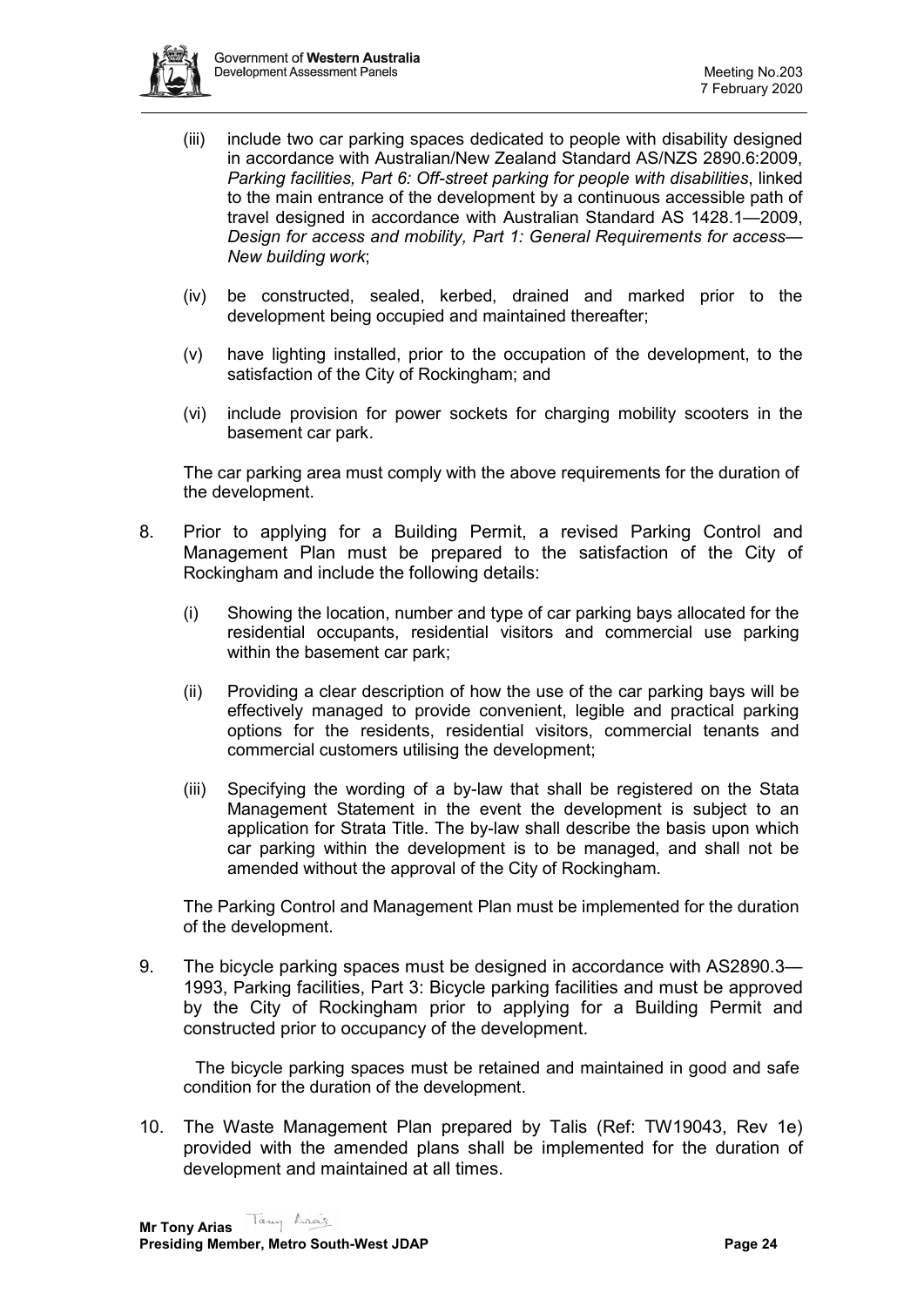

- 11. Prior to applying for a Building Permit, an Acoustic Report which demonstrates that all mechanical services associated with the proposed development and any other noise source, including noise emanating from vehicles entering and exiting the secure gate area of the premises, will comply with the Environmental Protection (Noise) Regulations 1997, must be submitted to and approved by the City of Rockingham.
- 12. Prior to the occupation of the development, a Final Acoustic Assessment must be prepared and provided to the City of Rockingham which demonstrates to the City's satisfaction, that the completed development complies with the *Environmental Protection (Noise) Regulations 1997.*

The Final Acoustic Assessment must include the following information:

- (i) noise sources compared with the assigned noise levels as stated in the *Environmental Protection (Noise) Regulations 1997*, when the noise is received at the nearest "noise sensitive premises" and surrounding residential area;
- (ii) tonality, modulation and impulsiveness of noise sources; and
- (iii) confirmation of the implementation of noise attenuation measures.

Any further works must be carried out in accordance with the Acoustic Report and implemented as such for the duration of the development.

- 13. Prior to applying for a Building Permit the ground floor commercial tenancies (including the adaptable residential units) must been designed in accordance with *Australian Standard AS1428 Design for Access & Mobility.*
- 14. The "*Sustainable Design Assessment Report - Development Approval*" prepared by Sustainability WA (dated 19th June 2019 ref:19-1115) submitted with the development application shall be implemented to the satisfaction of the City of Rockingham for the duration of the development.
- 15. Prior to applying for a Building Permit, a schedule of the colour and texture of the building materials must be provided to the satisfaction of the City of Rockingham, demonstrating consistency with the plans the subject of this development approval. The development must be finished in accordance with the schedule provided and approved by the City of Rockingham, prior to occupation of the development.
- 16. Prior to applying for a Building Permit, a Sign Strategy must be prepared (which must include the information required by Planning Policy 3.3.1, Control of Advertisements) to the satisfaction of the City of Rockingham and it must thereafter be implemented for the duration of the development.
- 17. All doors to commercial units facing the Thundelarra Drive frontage of the building must be kept unlocked during all hours when the subject premises are trading.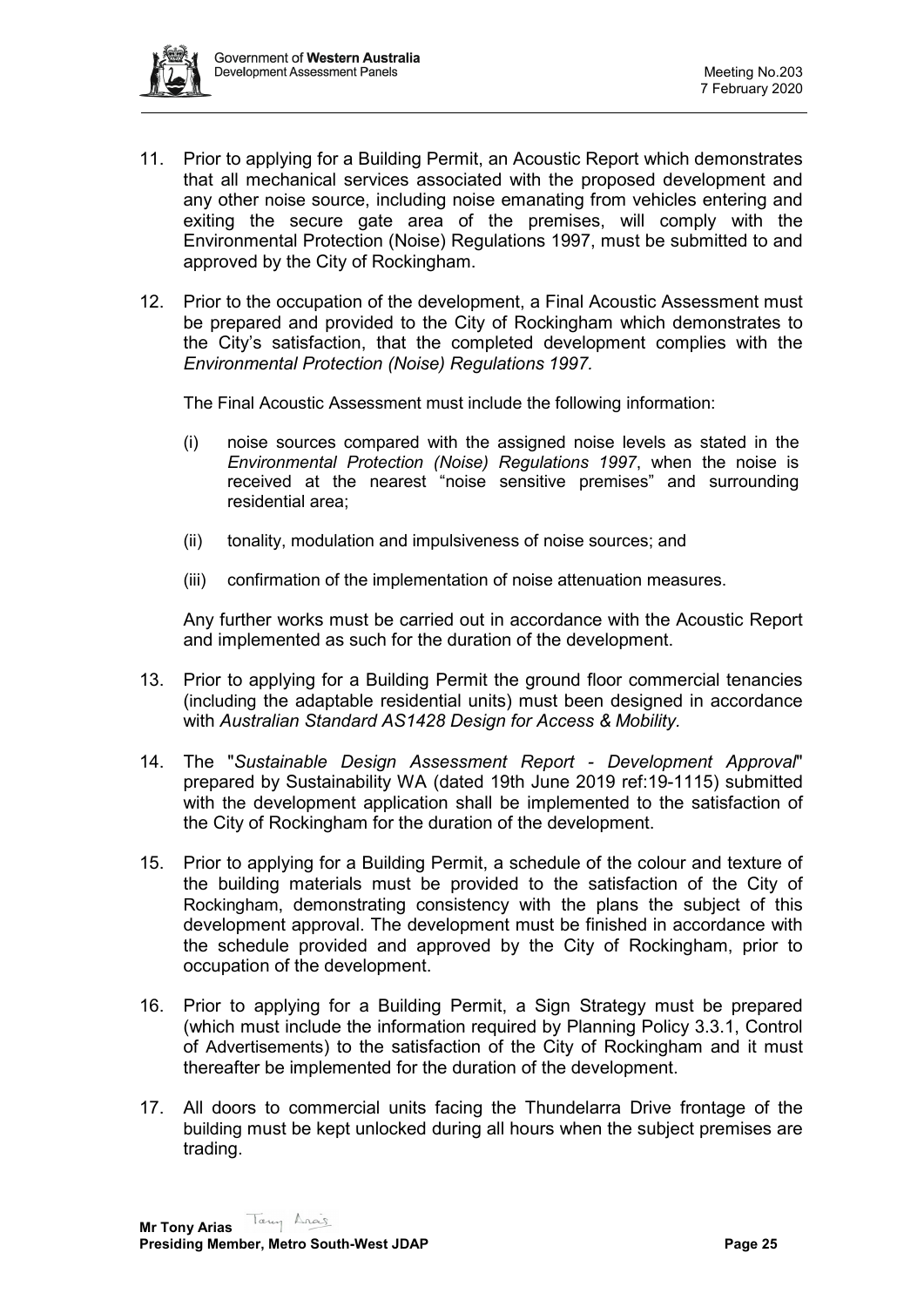- 18. Public or customer access to the commercial tenancies must be from Thundelarra Drive.
- 19. Prior to applying for a Building Permit, the applicant must demonstrate to the satisfaction of the City of Rockingham that ground floor glazing of commercial tenancies (including the adaptable residential units) fronting Thundelarra Drive and Carlinde Parkway have a minimum visible light transmission rate of at least 79% and a maximum visible reflectivity rate of 9% in order ensure that a commercial, interactive frontage is available to the development from all streets.

The glazing must be thereafter be installed and maintained to the satisfaction of the City of Rockingham for the duration of the development.

- 20. Entries and window frontages facing the street of ground floor commercial tenancies must not be covered, closed or screened off (including by means of dark tinting, shutters, curtains, blinds, roller doors or similar), to ensure that a commercial, interactive frontage is available to the development from Thundelarra Drive, for the duration of the development.
- 21. Prior to applying for a Building Permit, fencing nominated on the approved plans for the adaptable units must be no more than 1.8m high, be at least 50% visually permeable above 0.9 metres and must thereafter be constructed, retained and maintained in good condition to the satisfaction of the City of Rockingham for the duration of the development.
- 22. Clothes drying facilities (excluding electric clothes dryers) must be designed for each Multiple Dwelling, be screened from public view prior to applying for a Building Permit, and implemented as such for the duration of the development.
- 23. Above-ground meter boxes must not be located in a street setback area at any time.
- 24. Materials, sea containers, goods or bins must not be stored within the carpark at any time.
- 25. Prior to applying for a Building Permit, all service areas and service related hardware, including antennae, satellite dishes and air-conditioning units, must be designed to be located away from public view and/or screened, and this design must be provided to, and approved by, the City of Rockingham.
- 26. All dwellings shall satisfy the Silver Level requirements as defined in the Liveable Housing Design Guidelines (Liveable Housing Australia).

# **Advice Notes**

1. This Approval relates to the details provided in the application; to undertake the development in a different manner to that stated in the application, a new application for Development Approval must be submitted to the City of Rockingham.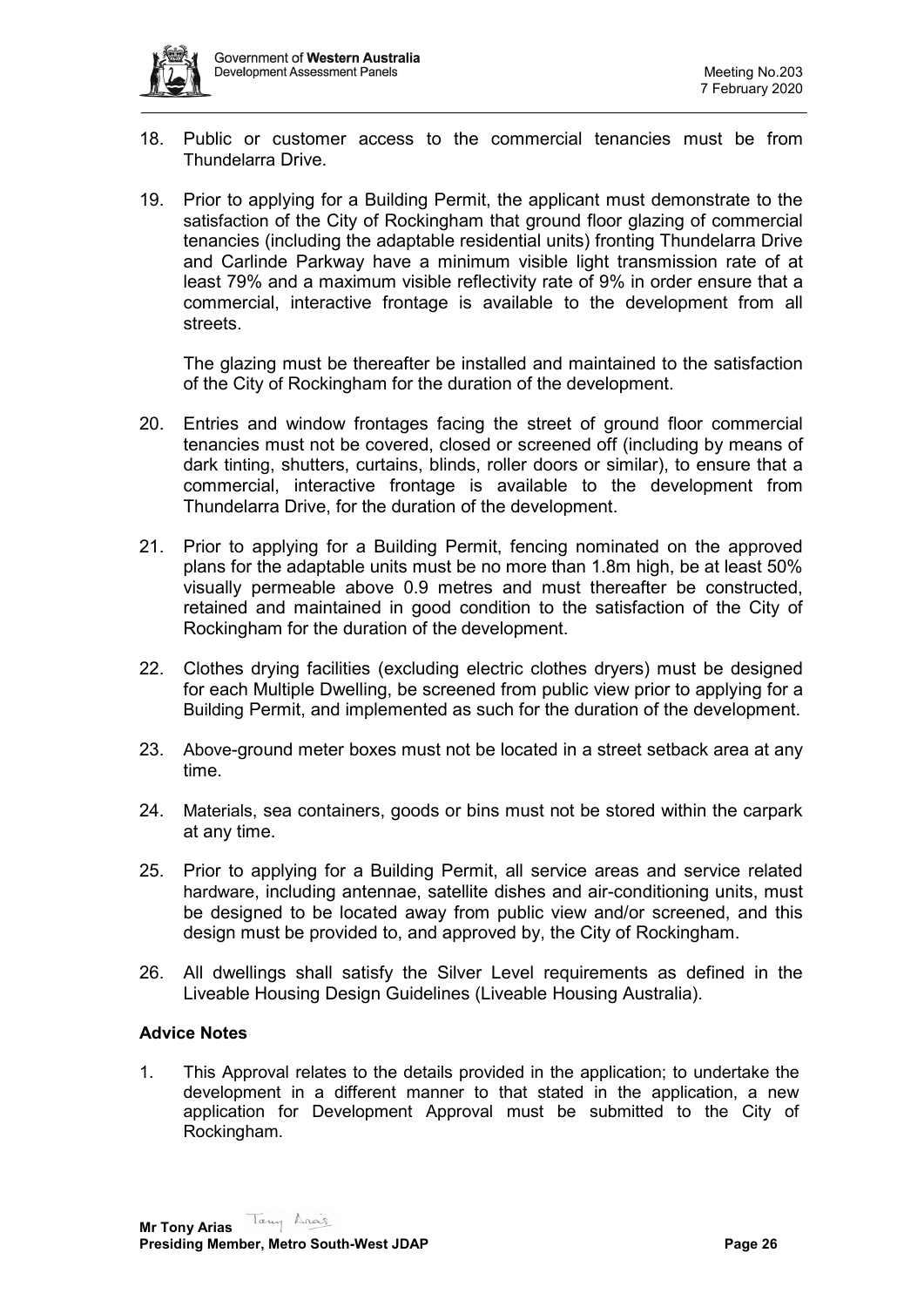

- 2. A Certified Building Permit must be obtained prior to construction and thereafter an Occupancy Permit must be obtained; the applicant and owner should liaise with the City's Building Services in this regard.
- 3. The development must comply with the *Environmental Protection (Noise) Regulations 1997*; contact the City's Health Services for information on confirming requirements.
- 4. A Sign Permit must be obtained for any advertising associated with the development, including signage painted on the building; the applicant should liaise with the City's Building Services in this regard.
- 5. With respect to the landscaping plan, the applicant and owner should liaise with the City of Rockingham's Land Development and Infrastructure Services to confirm requirements for the landscaping plan.
- 6. All works in the road reserve, including construction of a crossover or footpath and any works to the road carriageway must be to the specifications of the City of Rockingham. The applicant should liaise with the City of Rockingham's Engineering Services in this regard.
- 7. The applicant is responsible for protecting any existing City streetscape assets during the course of the project. This includes any existing streetscape lighting, kerbing, footpaths, trees, irrigation etc. If any damage is caused to the existing assets (identified to be retained), they must be rectified to the satisfaction of the Manager Land and Development Infrastructure. It is recommended that a dilapidation report is undertaken by the applicant, to record the current condition of these assets.
- 8. The applicant is advised that the swimming pool is deemed to be a public pool, and as such requires approval from the Department of Health WA prior to lodgement of a Certified Building Permit application.
- 9. The development must comply with the Food Act 2008, the Food Safety Standards and Chapter 3 of the Australian New Zealand Food Standards Code (Australia Only); the applicant and owner should liaise with the City's Health Services in this regard.
- 10. As per the definition in *State Planning Policy 7.3 – Residential Design Codes*  Volume *1*, an Aged person is a person who is aged 55 years or over.
- 11. The applicant is advised that the proposal to relocate street lighting in Jundee Lane in order to accommodate the development requires the approval of Western Power.
- 12. In regards to Condition No.25, the applicant is advised that all Fire Hydrants and Electrical Access must be integrated seamlessly into the development.

Where an development approval has so lapsed, no development shall be carried out without further approval having first been sought and obtained, unless the applicant has applied and obtained Development Assessment Panel approval to extend the approval term under regulation 17(1)(a) of the *Planning and Development (Development Assessment Panels) Regulations 2011.*